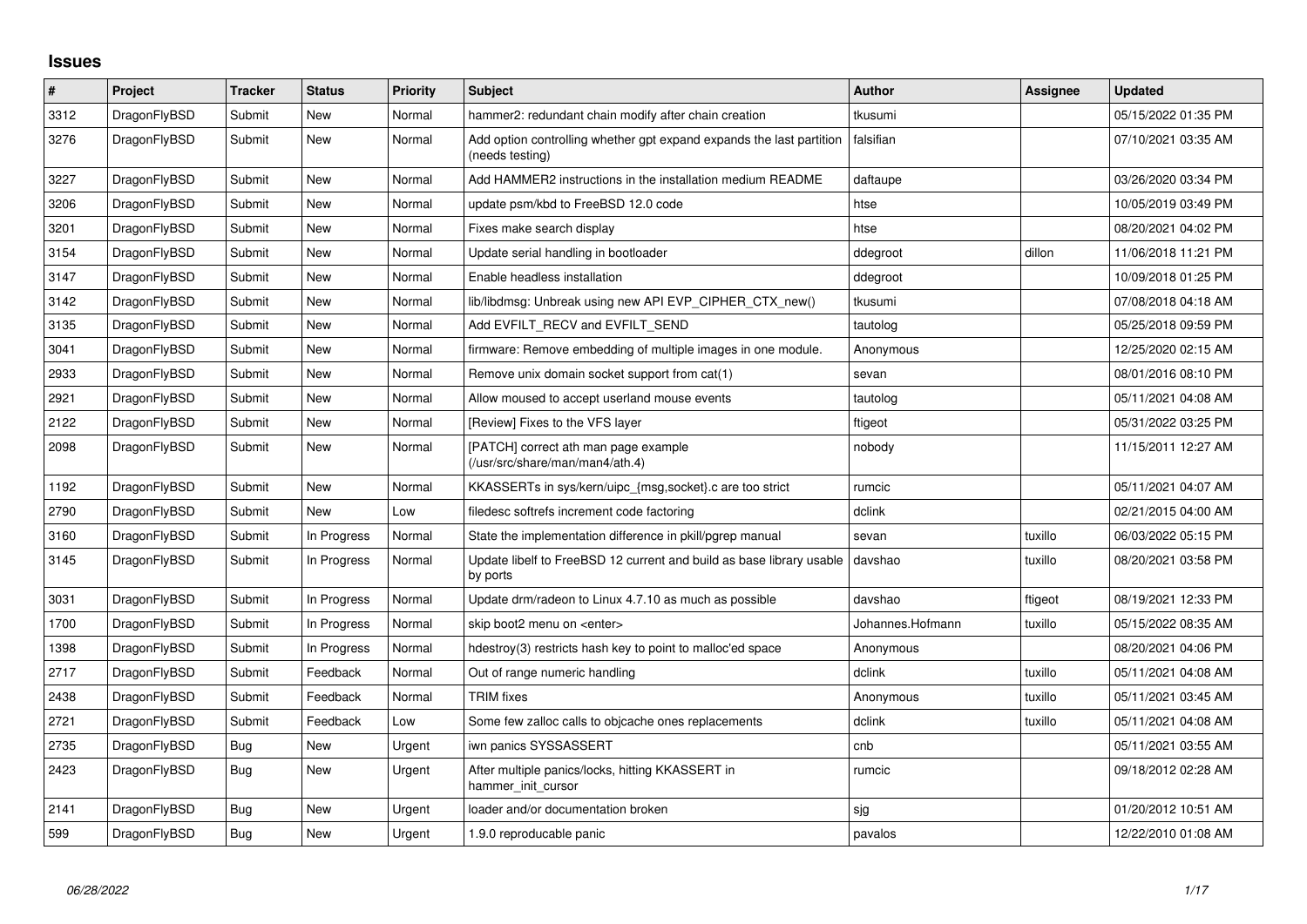| #    | Project      | <b>Tracker</b> | <b>Status</b> | <b>Priority</b> | <b>Subject</b>                                                                                                                                              | <b>Author</b> | Assignee  | <b>Updated</b>      |
|------|--------------|----------------|---------------|-----------------|-------------------------------------------------------------------------------------------------------------------------------------------------------------|---------------|-----------|---------------------|
| 3266 | DragonFlyBSD | Bug            | <b>New</b>    | High            | Filesystems broken due to "KKASSERT(count &<br>TOK_COUNTMASK);"                                                                                             | tkusumi       |           | 03/15/2021 01:21 PM |
| 3240 | DragonFlyBSD | <b>Bug</b>     | <b>New</b>    | High            | compile error because of openssl with /usr/dports/security/rhash for UlasSAYGIN<br>mysql 8 install                                                          |               |           | 06/04/2020 08:05 AM |
| 3194 | DragonFlyBSD | Bug            | <b>New</b>    | High            | Hammer kernel crash on mirror-stream of PFS after upgrade<br>(assertion "cursor->flags &<br>HAMMER_CURSOR_ITERATE_CHECK" failed in<br>hammer btree iterate) | Anonymous     |           | 06/29/2019 01:32 PM |
| 3129 | DragonFlyBSD | Bug            | <b>New</b>    | High            | Kernel panic with 5.2.0 on A2SDi-4C-HLN4F                                                                                                                   | stateless     |           | 04/24/2018 12:50 AM |
| 3124 | DragonFlyBSD | Bug            | <b>New</b>    | High            | DragonFlyBSD 5.0.2 with Hammer2 with UEFI install doesn't boot                                                                                              | wiesl         |           | 06/18/2019 05:07 AM |
| 2930 | DragonFlyBSD | <b>Bug</b>     | <b>New</b>    | High            | 'objcache' causes panic during 'nfs_readdir'                                                                                                                | tofergus      |           | 07/26/2016 01:09 PM |
| 2915 | DragonFlyBSD | Bug            | <b>New</b>    | High            | Hammer mirror-copy problem                                                                                                                                  | dfbsd         |           | 08/25/2016 05:28 AM |
| 2870 | DragonFlyBSD | Bug            | <b>New</b>    | High            | Broken text and icons when glamor acceleration is used                                                                                                      | 375gnu        | ftigeot   | 01/31/2016 12:13 AM |
| 2828 | DragonFlyBSD | <b>Bug</b>     | New           | High            | On AMD APUs and Bulldozer CPUs, the machdep.cpu idle hit<br>sysctl should be 3 by default                                                                   | vadaszi       | vadaszi   | 05/11/2021 04:07 AM |
| 2825 | DragonFlyBSD | <b>Bug</b>     | <b>New</b>    | High            | 3x dhclient = hanging system (objcache exhausted)                                                                                                           | jaccovonb     | sepherosa | 05/11/2021 03:55 AM |
| 2736 | DragonFlyBSD | Bug            | <b>New</b>    | High            | kernel panics on acpi timer probe function                                                                                                                  | cnb           |           | 05/11/2021 03:55 AM |
| 2657 | DragonFlyBSD | Bug            | <b>New</b>    | High            | Needs acl to migrate our servers                                                                                                                            | ferney        |           | 03/31/2014 11:37 AM |
| 2547 | DragonFlyBSD | Bug            | <b>New</b>    | High            | crashed while doing a dry run of pkg rolling-replace                                                                                                        | phma          |           | 04/18/2013 10:40 PM |
| 2495 | DragonFlyBSD | Bug            | New           | High            | DFBSD v3.3.0.960.g553fe7 - ocnt != 0" failed in<br>prop_object_release                                                                                      | tuxillo       |           | 05/31/2022 04:08 PM |
| 2421 | DragonFlyBSD | Bug            | <b>New</b>    | High            | Kernel panic: vm_fault: page 0xc0f70000 not busy!                                                                                                           | lentferj      |           | 10/03/2012 08:16 AM |
| 2140 | DragonFlyBSD | <b>Bug</b>     | <b>New</b>    | High            | hammer_io_delallocate panic with 'duplicate entry' message                                                                                                  | ttw           |           | 10/07/2011 12:22 PM |
| 2117 | DragonFlyBSD | Bug            | New           | High            | ACPI and/or bce(4) problem with 2.11.0.673.g0d557 on HP DL380<br>G6                                                                                         | pauska        |           | 08/22/2011 10:15 AM |
| 2071 | DragonFlyBSD | Bug            | New           | High            | Panic on assertion: $(int)(flag->seq - seq) > 0$ in hammer flusher flush<br>after inode error                                                               | vsrinivas     |           | 06/12/2011 07:59 AM |
| 1920 | DragonFlyBSD | Bug            | <b>New</b>    | High            | system hangs                                                                                                                                                | zhtw          |           | 11/22/2010 08:59 AM |
| 1198 | DragonFlyBSD | <b>Bug</b>     | <b>New</b>    | High            | DDB loops panic in db_read_bytes                                                                                                                            | corecode      | tuxillo   | 05/11/2021 03:51 AM |
| 1185 | DragonFlyBSD | Bug            | <b>New</b>    | High            | need a tool to merge changes into /etc                                                                                                                      | wa1ter        |           | 02/18/2014 06:02 AM |
| 3316 | DragonFlyBSD | Bug            | <b>New</b>    | Normal          | hammer2 dirent create() allows creating $>1$ dirents with the same<br>name                                                                                  | tkusumi       |           | 06/05/2022 12:35 PM |
| 3314 | DragonFlyBSD | <b>Bug</b>     | <b>New</b>    | Normal          | Bring virtio_console(4) from FreeBSD                                                                                                                        | tuxillo       | tuxillo   | 05/29/2022 08:24 AM |
| 3313 | DragonFlyBSD | <b>Bug</b>     | <b>New</b>    | Normal          | Can't boot from my live USB at all. The kernel loading process<br>hangs.                                                                                    | rempas        |           | 06/03/2022 12:16 AM |
| 3302 | DragonFlyBSD | Bug            | <b>New</b>    | Normal          | Will not boot on System76 Lemur Pro (lemp10)                                                                                                                | piecuch       |           | 11/03/2021 10:21 AM |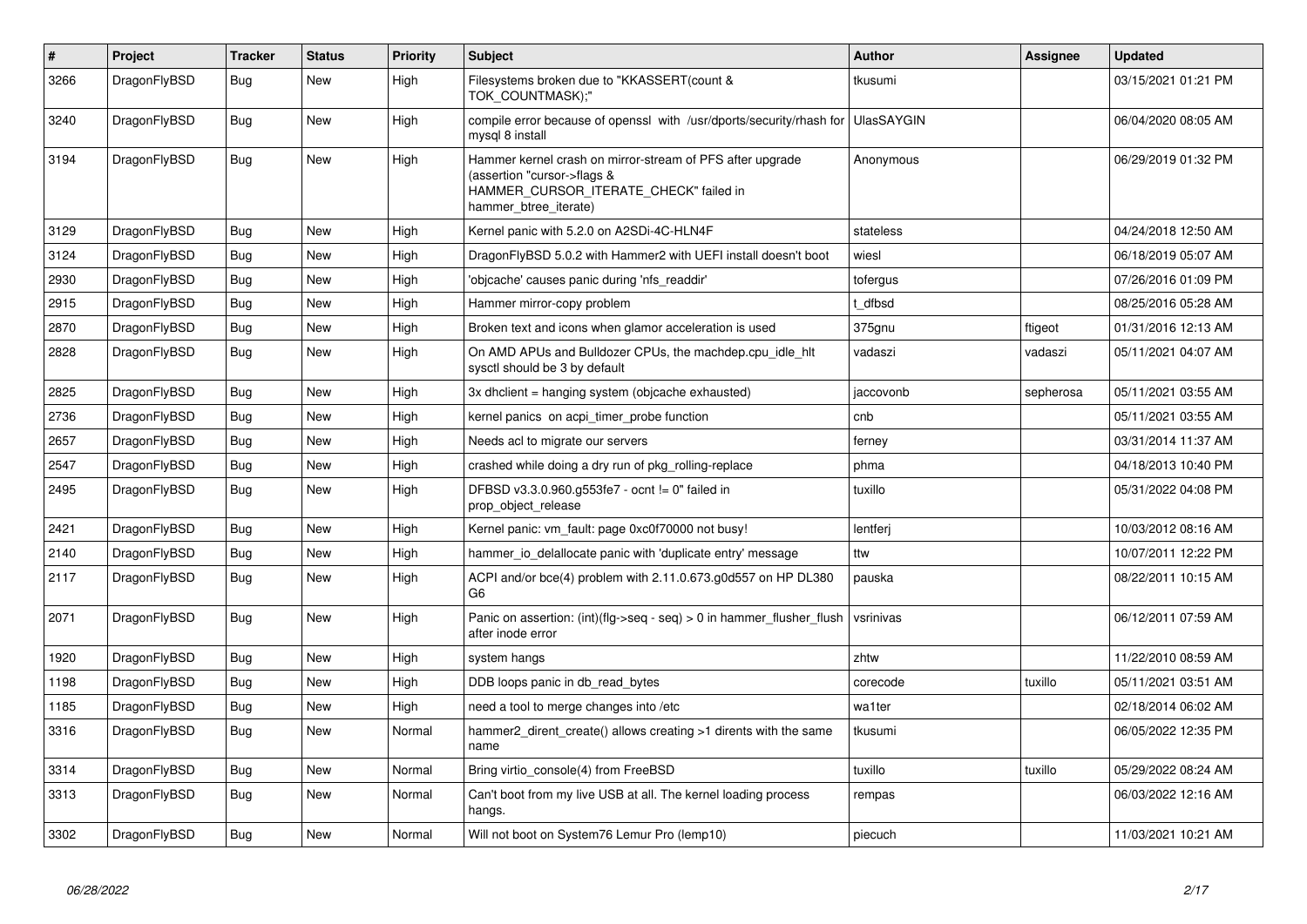| $\pmb{\#}$ | Project      | <b>Tracker</b>   | <b>Status</b> | <b>Priority</b> | Subject                                                                                                   | <b>Author</b>     | Assignee | <b>Updated</b>      |
|------------|--------------|------------------|---------------|-----------------|-----------------------------------------------------------------------------------------------------------|-------------------|----------|---------------------|
| 3301       | DragonFlyBSD | Bug              | <b>New</b>    | Normal          | Gkrellm from the packages is not showing logged in users in main<br>window, logged in users always $== 0$ | adrian            |          | 01/08/2022 04:24 AM |
| 3300       | DragonFlyBSD | Bug              | <b>New</b>    | Normal          | Running Xvnc from TigerVNC package through the INETD daemon<br>in TCP WAIT mode fails hard                | adrian            |          | 01/08/2022 04:25 AM |
| 3298       | DragonFlyBSD | Bug              | New           | Normal          | Running "w" and having logged in via XDM through VNC, "w" prints<br>an extra error message                | piecuch           |          | 10/25/2021 09:16 AM |
| 3284       | DragonFlyBSD | Bug              | New           | Normal          | Wrong towlower() result for U+038A                                                                        | bhaible           |          | 07/10/2021 03:34 AM |
| 3283       | DragonFlyBSD | Bug              | New           | Normal          | mknodat() cannot create FIFOs                                                                             | bhaible           |          | 07/10/2021 03:34 AM |
| 3282       | DragonFlyBSD | <b>Bug</b>       | New           | Normal          | unexpected errno value from fopen()                                                                       | bhaible           |          | 07/10/2021 03:34 AM |
| 3281       | DragonFlyBSD | <b>Bug</b>       | <b>New</b>    | Normal          | Crash after leaving unattended for a while                                                                | bhaible           |          | 07/10/2021 03:32 AM |
| 3280       | DragonFlyBSD | Bug              | New           | Normal          | KMS console and i915(4) not working in 6.0                                                                | cmusser           |          | 07/10/2021 03:35 AM |
| 3278       | DragonFlyBSD | Bug              | <b>New</b>    | Normal          | Second screen image is distorted                                                                          | arcade@b1t.name   |          | 07/10/2021 03:36 AM |
| 3252       | DragonFlyBSD | <b>Bug</b>       | <b>New</b>    | Normal          | tcsetattr/tcgetattr set errno incorrectly on non-TTY                                                      | tonyc             |          | 10/26/2020 09:34 PM |
| 3249       | DragonFlyBSD | <b>Bug</b>       | New           | Normal          | HAMMER2 fsync(2) not working properly                                                                     | tkusumi           |          | 09/21/2020 07:07 AM |
| 3247       | DragonFlyBSD | <b>Bug</b>       | New           | Normal          | Kernel panic doing nothing much                                                                           | phma              |          | 09/12/2020 11:40 PM |
| 3246       | DragonFlyBSD | Bug              | <b>New</b>    | Normal          | HAMMER2 unable to handle ENOSPC properly                                                                  | tkusumi           |          | 09/04/2020 11:11 AM |
| 3245       | DragonFlyBSD | Bug              | <b>New</b>    | Normal          | panic: free: guard1x fail, i915 load from loader.conf                                                     | polachok          |          | 08/21/2020 10:36 AM |
| 3243       | DragonFlyBSD | <b>Bug</b>       | <b>New</b>    | Normal          | SMART status not reported properly for SSD disks                                                          | daftaupe          |          | 09/09/2020 11:03 PM |
| 3239       | DragonFlyBSD | Bug              | <b>New</b>    | Normal          | unable to SIGKILL glitched emacs                                                                          | piecuch           |          | 05/26/2020 03:30 AM |
| 3238       | DragonFlyBSD | <b>Bug</b>       | <b>New</b>    | Normal          | race conditions when printing from vkernel console                                                        | piecuch           |          | 05/19/2020 02:50 PM |
| 3235       | DragonFlyBSD | Bug              | <b>New</b>    | Normal          | Kernel panic in devfs_vnops.c                                                                             | mneumann          |          | 04/28/2020 07:00 AM |
| 3231       | DragonFlyBSD | <b>Bug</b>       | New           | Normal          | wifi drops on 5.8                                                                                         | tse               |          | 04/06/2020 05:08 AM |
| 3226       | DragonFlyBSD | Bug              | <b>New</b>    | Normal          | Xorg freezes in vm: thread stuck in "objtrm1"                                                             | peeter            |          | 04/08/2020 02:10 AM |
| 3225       | DragonFlyBSD | Bug              | New           | Normal          | nfsd freeze when using qemu                                                                               | tse               |          | 03/17/2020 11:52 AM |
| 3224       | DragonFlyBSD | <b>Bug</b>       | <b>New</b>    | Normal          | Kernel panic when trying to ping6                                                                         | zhtw              |          | 03/08/2020 08:55 AM |
| 3222       | DragonFlyBSD | Bug              | <b>New</b>    | Normal          | gcc - undefined reference to '__atomic_load' (missing libatomic?)                                         | mneumann          |          | 02/08/2020 02:45 AM |
| 3219       | DragonFlyBSD | <b>Bug</b>       | <b>New</b>    | Normal          | x11/xorg port can not be build                                                                            | <b>UlasSAYGIN</b> |          | 03/31/2020 08:57 AM |
| 3218       | DragonFlyBSD | <b>Bug</b>       | <b>New</b>    | Normal          | Kernel panics are not sent to comconsole when booted over EFI                                             | mqudsi            |          | 12/02/2019 08:52 PM |
| 3217       | DragonFlyBSD | <sub>I</sub> Bug | New           | Normal          | rescue tools: make install fails if rescue folder doesn't exist                                           | t dfbsd           |          | 11/27/2019 08:16 PM |
| 3215       | DragonFlyBSD | Bug              | <b>New</b>    | Normal          | Hang in tcdrain(3) after write(3)                                                                         | noloader          |          | 11/25/2019 03:08 PM |
| 3209       | DragonFlyBSD | <b>Bug</b>       | <b>New</b>    | Normal          | svc has some minor bugs                                                                                   | arcade@b1t.name   |          | 10/24/2019 09:08 AM |
| 3208       | DragonFlyBSD | <b>Bug</b>       | New           | Normal          | Crash related to nfsd                                                                                     | tse               |          | 06/11/2020 05:52 AM |
| 3199       | DragonFlyBSD | <b>Bug</b>       | New           | Normal          | PFS label not found panic                                                                                 | tse               |          | 08/21/2019 03:51 AM |
| 3197       | DragonFlyBSD | <b>Bug</b>       | New           | Normal          | DragonFly upgrades                                                                                        | tse               |          | 04/18/2020 04:18 PM |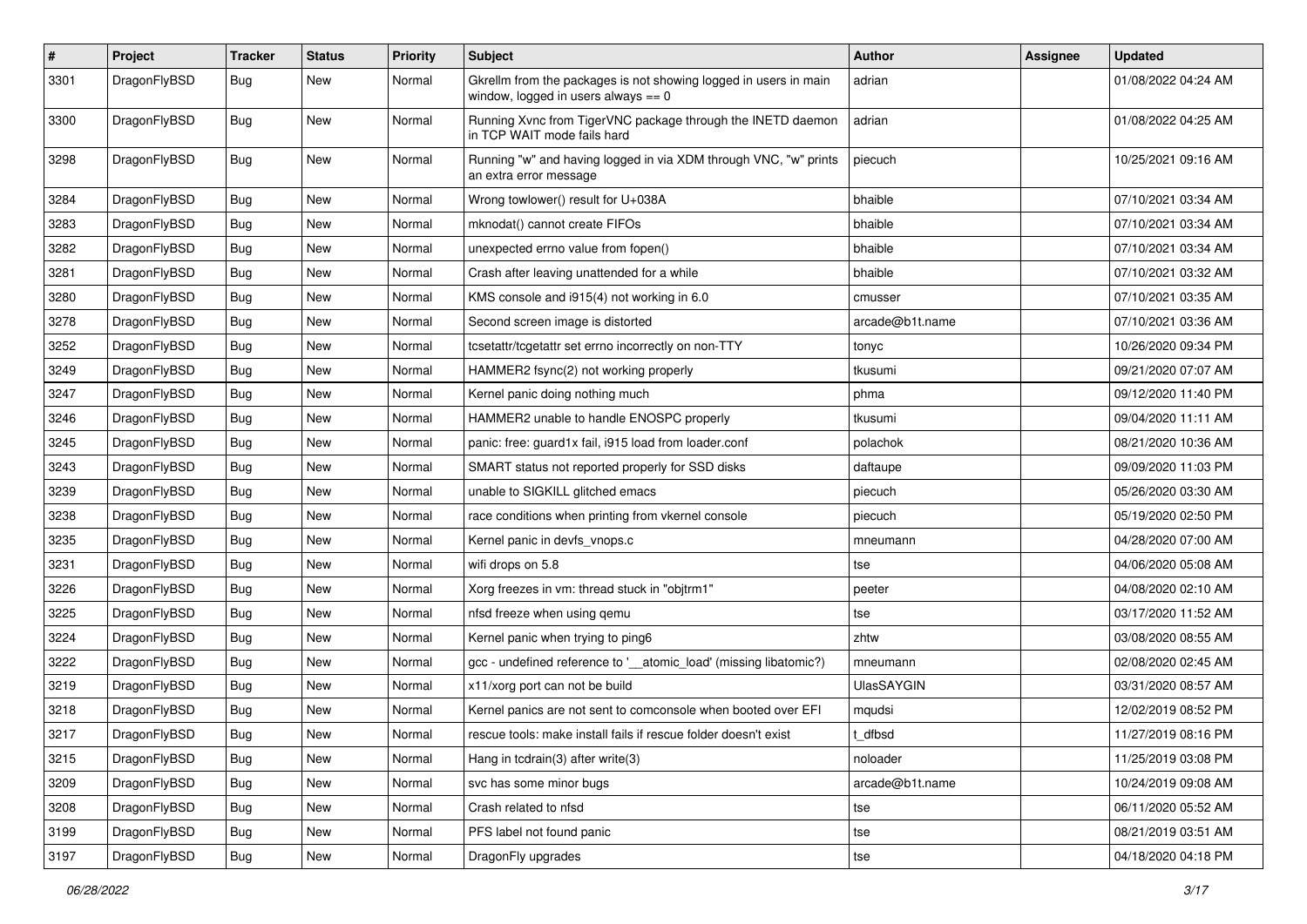| $\pmb{\#}$ | Project      | <b>Tracker</b> | <b>Status</b> | <b>Priority</b> | Subject                                                                                                 | Author                 | Assignee | <b>Updated</b>      |
|------------|--------------|----------------|---------------|-----------------|---------------------------------------------------------------------------------------------------------|------------------------|----------|---------------------|
| 3196       | DragonFlyBSD | Bug            | <b>New</b>    | Normal          | test issue after redmine upgrade (2)                                                                    | tuxillo                |          | 07/05/2019 04:33 AM |
| 3189       | DragonFlyBSD | Bug            | New           | Normal          | Allow DragonFly Mail Agent to accept an alternate config via<br>command line switch                     | iang                   |          | 08/16/2021 12:42 AM |
| 3184       | DragonFlyBSD | Bug            | <b>New</b>    | Normal          | tsleep(9) return value when PCATCH specified                                                            | tkusumi                |          | 04/03/2019 06:49 AM |
| 3170       | DragonFlyBSD | <b>Bug</b>     | <b>New</b>    | Normal          | repeatable nfsd crash                                                                                   | tse                    |          | 06/11/2020 05:52 AM |
| 3165       | DragonFlyBSD | Bug            | <b>New</b>    | Normal          | Looping at boot time                                                                                    | gop                    |          | 12/28/2018 01:04 PM |
| 3157       | DragonFlyBSD | Bug            | <b>New</b>    | Normal          | TP-Link UE300 not working in 5.2-RELEASE                                                                | tuxillo                |          | 11/15/2018 02:08 PM |
| 3143       | DragonFlyBSD | Bug            | New           | Normal          | assertion "0" failed in hammer2_inode_xop_chain_sync                                                    | cbin                   |          | 07/18/2018 12:50 PM |
| 3141       | DragonFlyBSD | Bug            | <b>New</b>    | Normal          | dhclient blocks boot process                                                                            | rowo                   |          | 12/16/2018 11:01 AM |
| 3139       | DragonFlyBSD | Bug            | <b>New</b>    | Normal          | USB Mouse Does Not Work in DragonflyBSD guest on VirtualBox                                             | chiguy1256             |          | 06/24/2018 10:14 PM |
| 3134       | DragonFlyBSD | <b>Bug</b>     | New           | Normal          | RFC 3021 (/31 networks) appear to be unsupported                                                        | jailbird               |          | 05/16/2018 11:03 PM |
| 3120       | DragonFlyBSD | Bug            | <b>New</b>    | Normal          | Intel AC 8260 firmware does not load                                                                    | Vintodrimmer           |          | 08/28/2018 03:30 AM |
| 3117       | DragonFlyBSD | Bug            | <b>New</b>    | Normal          | Problem with colours if "intel" video-driver used                                                       | dpostolov              |          | 01/07/2018 11:35 PM |
| 3116       | DragonFlyBSD | Bug            | New           | Normal          | da0 detects on very big volume if to _remove_ usb install stick and<br>reboot on Intel NUC5PPYH         | dpostolov              |          | 01/07/2018 09:40 PM |
| 3110       | DragonFlyBSD | <b>Bug</b>     | <b>New</b>    | Normal          | crash with ipfw3 under load                                                                             | bnegre82               |          | 12/09/2017 06:22 AM |
| 3076       | DragonFlyBSD | <b>Bug</b>     | <b>New</b>    | Normal          | sys/dev/netif/ig_hal/e1000_ich8lan.c:1594: sanity checking mixup?                                       | dcb                    |          | 10/11/2017 01:58 AM |
| 3052       | DragonFlyBSD | Bug            | New           | Normal          | panic DragonFly v4.8.1-RELEASE by mounting a malformed NTFS<br>image [64.000]                           | open.source@ribose.com |          | 08/14/2017 03:22 AM |
| 3051       | DragonFlyBSD | Bug            | <b>New</b>    | Normal          | panic DragonFly v4.8.1-RELEASE by mounting a malformed NTFS<br>image [12.000]                           | open.source@ribose.com |          | 08/14/2017 03:20 AM |
| 3049       | DragonFlyBSD | Bug            | <b>New</b>    | Normal          | panic DragonFly v4.8.1-RELEASE by mounting a malformed<br>msdosfs image [12.128]                        | open.source@ribose.com |          | 08/14/2017 02:53 AM |
| 3047       | DragonFlyBSD | <b>Bug</b>     | <b>New</b>    | Normal          | <b>HAMMER</b> critical write error                                                                      | samuel                 |          | 06/19/2019 09:50 AM |
| 3036       | DragonFlyBSD | Bug            | <b>New</b>    | Normal          | panic in icmp_redirect_start() ASSERT_IN_NETISR(0)                                                      | tautolog               |          | 05/11/2017 07:27 PM |
| 3035       | DragonFlyBSD | Bug            | <b>New</b>    | Normal          | panic: assertion "cpu >= 0 && cpu < ncpus" failed in netisr_cpuport<br>at /usr/src/sys/net/netisr2.h:87 | masu                   |          | 05/11/2017 01:24 AM |
| 3029       | DragonFlyBSD | Bug            | <b>New</b>    | Normal          | Running DflyBSD 4.8 on FreeBSD bhyve as a guest                                                         | iron                   |          | 05/13/2022 04:33 AM |
| 3025       | DragonFlyBSD | <b>Bug</b>     | <b>New</b>    | Normal          | sys/dev/powermng/powernow/powernow.c:284: bad comparison ?                                              | dcb                    |          | 09/23/2017 07:45 AM |
| 3022       | DragonFlyBSD | Bug            | New           | Normal          | sys/dev/netif/ath/ath/if ath.c:2142: strange bitmask?                                                   | dcb                    |          | 04/11/2017 11:49 AM |
| 3018       | DragonFlyBSD | <b>Bug</b>     | New           | Normal          | sys/bus/u4b/wlan/if_run.c:5464]: (style) Redundant condition                                            | dcb                    |          | 04/11/2017 11:26 AM |
| 3006       | DragonFlyBSD | <b>Bug</b>     | New           | Normal          | boot0cfg: panic in kern_udev.c in function _udev_dict_set_cstr when<br>installing in VirtualBox         | MichiGreat             |          | 04/01/2017 02:22 PM |
| 2994       | DragonFlyBSD | <b>Bug</b>     | New           | Normal          | Intermittent boot hangs after git: hammer - HAMMER Version 7                                            | davshao                |          | 03/30/2017 02:06 PM |
| 2972       | DragonFlyBSD | <b>Bug</b>     | New           | Normal          | ipfw3 "deny to me" does not work correctly                                                              | mneumann               |          | 12/27/2016 12:11 PM |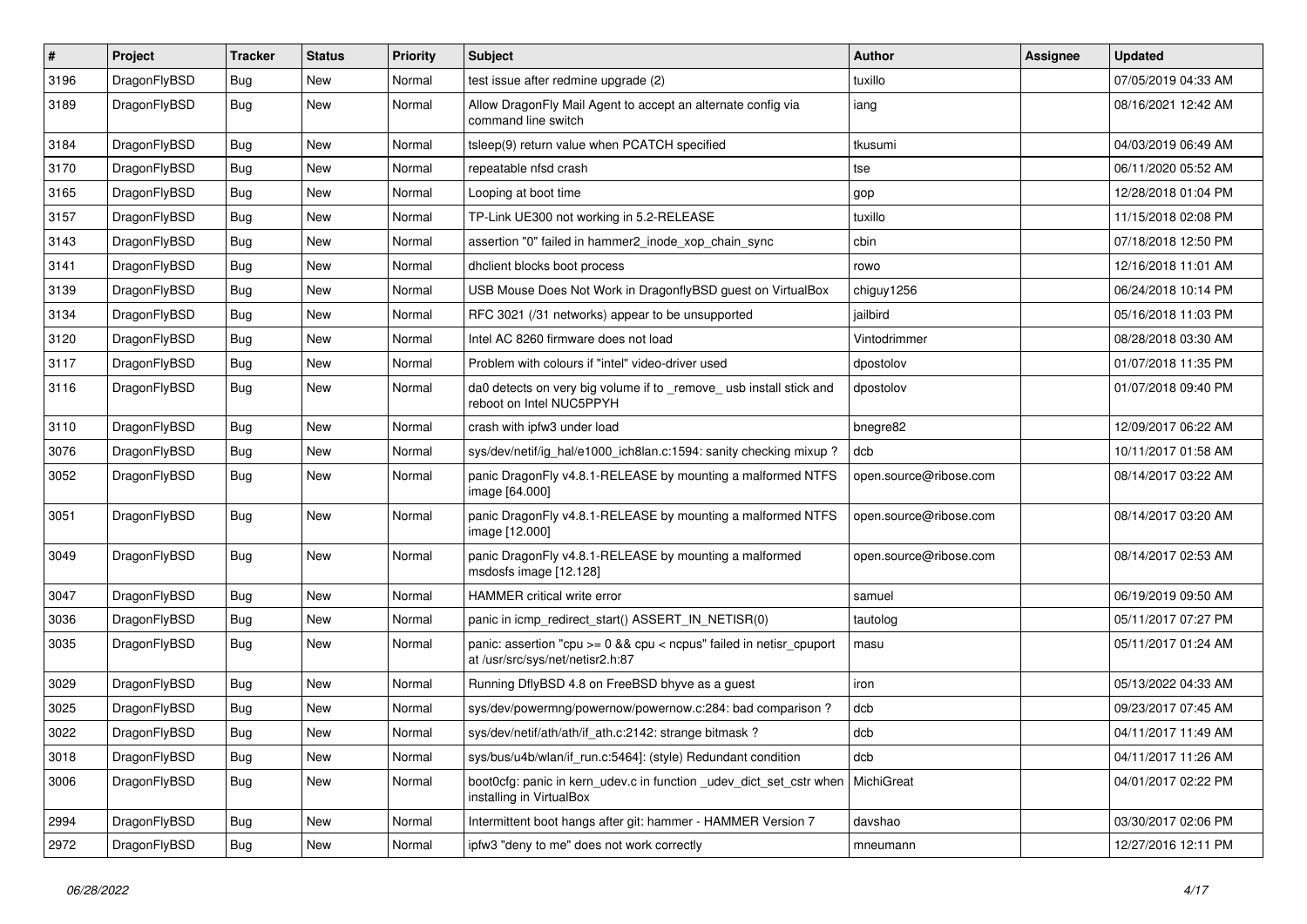| #    | Project      | <b>Tracker</b> | <b>Status</b> | <b>Priority</b> | Subject                                                                                                                                                  | <b>Author</b>    | Assignee | <b>Updated</b>      |
|------|--------------|----------------|---------------|-----------------|----------------------------------------------------------------------------------------------------------------------------------------------------------|------------------|----------|---------------------|
| 2970 | DragonFlyBSD | Bug            | <b>New</b>    | Normal          | kernel 4.7: "Is -I" causes panic on UDF filesystem: "bgetvp -<br>overlapping buffer"                                                                     | peeter           |          | 12/21/2016 02:46 AM |
| 2936 | DragonFlyBSD | <b>Bug</b>     | <b>New</b>    | Normal          | loader.efi crashes while loading kernel                                                                                                                  | spaceille        |          | 08/20/2016 06:17 AM |
| 2924 | DragonFlyBSD | <b>Bug</b>     | <b>New</b>    | Normal          | cat -v fails to tag characters in extended table with M- prefix with<br>some locales                                                                     | sevan            |          | 07/11/2016 07:18 AM |
| 2917 | DragonFlyBSD | <b>Bug</b>     | <b>New</b>    | Normal          | da8: reading primary partition table: error accessing offset<br>000000000000 for 512                                                                     | liweitianux      |          | 05/11/2021 08:43 PM |
| 2898 | DragonFlyBSD | <b>Bug</b>     | <b>New</b>    | Normal          | <b>HAMMER</b> panic                                                                                                                                      | pavalos          |          | 11/03/2018 07:05 AM |
| 2892 | DragonFlyBSD | <b>Bug</b>     | <b>New</b>    | Normal          | swap_pager:indefinite wait bufferf error                                                                                                                 | <b>Ihmwzy</b>    |          | 02/21/2016 10:32 PM |
| 2891 | DragonFlyBSD | <b>Bug</b>     | <b>New</b>    | Normal          | Kernel panic in IEEE802.11 related code                                                                                                                  | shamaz           |          | 05/29/2016 05:49 PM |
| 2890 | DragonFlyBSD | <b>Bug</b>     | <b>New</b>    | Normal          | not able to boot usb installer on Toshiba Chromebook 2                                                                                                   | johnnywhishbone  |          | 02/22/2016 03:42 AM |
| 2886 | DragonFlyBSD | <b>Bug</b>     | New           | Normal          | dragonfly mail agent: sending a testmail causes high system load                                                                                         | worf             |          | 02/05/2016 05:53 AM |
| 2881 | DragonFlyBSD | <b>Bug</b>     | <b>New</b>    | Normal          | Pulseaudio hangs/resets system when starting X11                                                                                                         | mneumann         |          | 01/09/2016 03:08 AM |
| 2874 | DragonFlyBSD | <b>Bug</b>     | <b>New</b>    | Normal          | make world DESTDIR=/emptydir fails                                                                                                                       | pascii           |          | 12/25/2015 07:04 AM |
| 2863 | DragonFlyBSD | <b>Bug</b>     | <b>New</b>    | Normal          | HAMMER synch tid is zero                                                                                                                                 | shamaz           |          | 12/12/2015 11:24 PM |
| 2857 | DragonFlyBSD | <b>Bug</b>     | New           | Normal          | hammer stalls via bitcoin-qt                                                                                                                             | tkusumi          |          | 11/30/2015 06:52 AM |
| 2852 | DragonFlyBSD | Bug            | New           | Normal          | Hammer File System - hangs on undo during system boot / mount -<br>will not recover on DragonFlyBSD newer than 3.6.0                                     | abale            |          | 05/11/2021 04:07 AM |
| 2840 | DragonFlyBSD | <b>Bug</b>     | <b>New</b>    | Normal          | wrong voltage is reported                                                                                                                                | yellowrabbit2010 |          | 09/11/2015 06:09 PM |
| 2835 | DragonFlyBSD | Bug            | <b>New</b>    | Normal          | /usr/include/c++/5.0/bits/c++locale.h likes<br>POSIX C_SOURCE>=200809                                                                                    | davshao          |          | 11/18/2015 03:40 AM |
| 2822 | DragonFlyBSD | <b>Bug</b>     | <b>New</b>    | Normal          | USB 3.0 stick throws "reading primary partition table: error<br>accessing offset 000[] for 152" error, while the stick works on any<br>other OS I tested | revuwa           | profmakx | 06/29/2015 05:56 AM |
| 2820 | DragonFlyBSD | <b>Bug</b>     | <b>New</b>    | Normal          | TP-Link USB Wi-Fi adapter cannot be reattached to the system                                                                                             | shamaz           |          | 05/22/2015 09:45 PM |
| 2816 | DragonFlyBSD | <b>Bug</b>     | <b>New</b>    | Normal          | A multitasking process being debugged can get stuck                                                                                                      | phma             |          | 05/19/2015 03:57 AM |
| 2812 | DragonFlyBSD | <b>Bug</b>     | <b>New</b>    | Normal          | Panic on Intel DE3815TYKHE                                                                                                                               | tmorp            |          | 05/14/2015 03:14 PM |
| 2809 | DragonFlyBSD | <b>Bug</b>     | New           | Normal          | hammer mirror-stream                                                                                                                                     | masu             |          | 04/10/2015 12:33 AM |
| 2808 | DragonFlyBSD | <b>Bug</b>     | <b>New</b>    | Normal          | X freeze by switching between X and VT - results in black screen                                                                                         | lukesky333       |          | 05/11/2021 03:55 AM |
| 2806 | DragonFlyBSD | Bug            | New           | Normal          | failed to configure a link-local address on ath $0$ (errno = 22)                                                                                         | Chingyuan        |          | 05/25/2021 01:00 AM |
| 2803 | DragonFlyBSD | Bug            | <b>New</b>    | Normal          | HAMMER: Warning: UNDO area too small!                                                                                                                    | ftigeot          |          | 03/11/2015 03:42 PM |
| 2802 | DragonFlyBSD | Bug            | New           | Normal          | USB Wifi urtwn0 crash from cd boot                                                                                                                       | opvalues         |          | 03/10/2015 01:07 AM |
| 2799 | DragonFlyBSD | <b>Bug</b>     | <b>New</b>    | Normal          | Fatal trap 12 caused by moused(8) -p /dev/cual0                                                                                                          | opvalues         |          | 03/04/2015 11:01 PM |
| 2788 | DragonFlyBSD | <b>Bug</b>     | New           | Normal          | ioctl GSLICEINFO: Not working for vnode slice                                                                                                            | mneumann         |          | 02/12/2015 07:49 AM |
| 2746 | DragonFlyBSD | Bug            | New           | Normal          | some fraction of xterms started from the xmonad window manager<br>get killed with SIGALRM                                                                | isenmann         | profmakx | 12/28/2014 02:51 AM |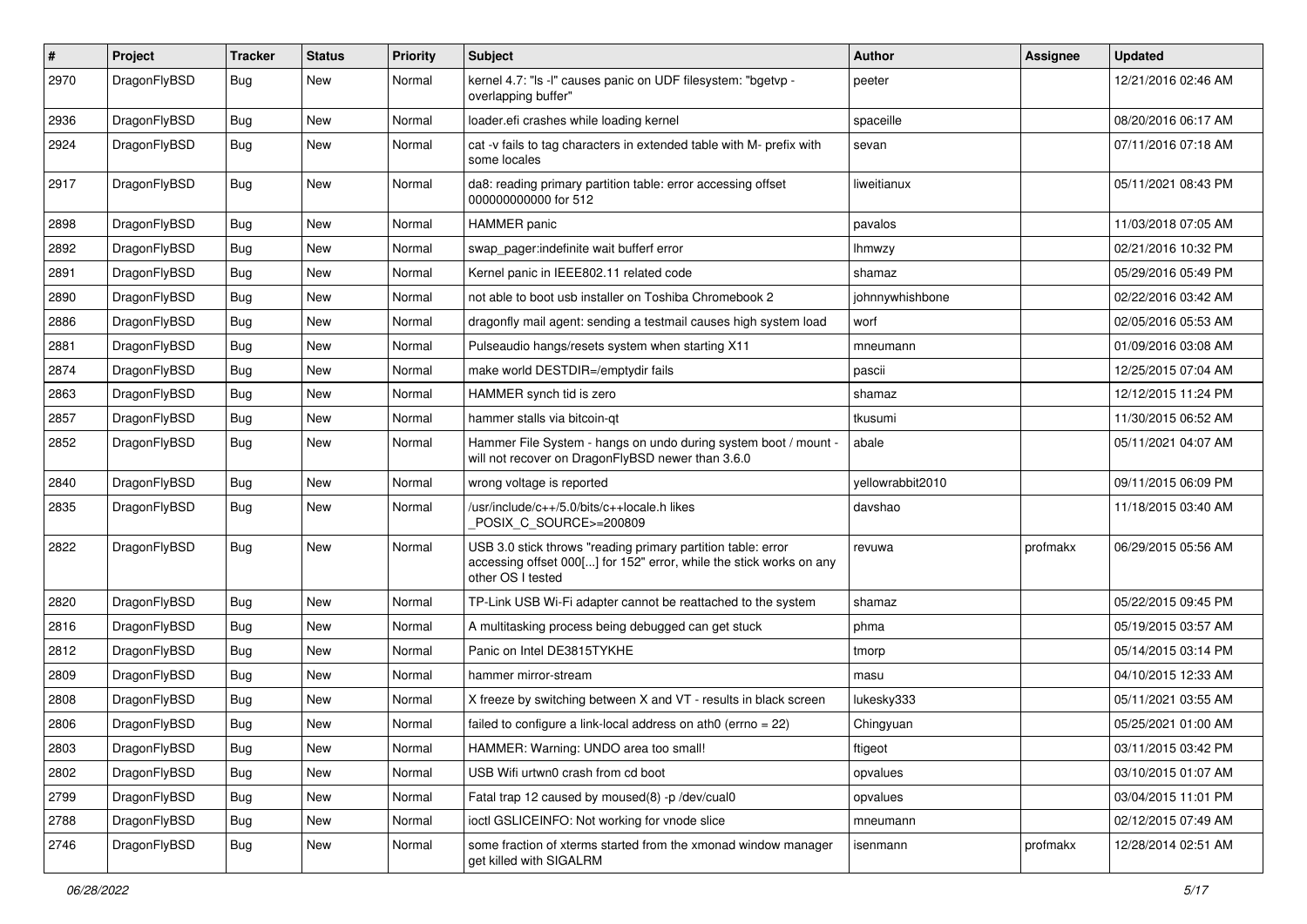| $\sharp$ | Project      | <b>Tracker</b> | <b>Status</b> | <b>Priority</b> | Subject                                                                                                  | <b>Author</b>     | Assignee  | <b>Updated</b>      |
|----------|--------------|----------------|---------------|-----------------|----------------------------------------------------------------------------------------------------------|-------------------|-----------|---------------------|
| 2738     | DragonFlyBSD | Bug            | <b>New</b>    | Normal          | Hammer: Strange behavior when trying to recover old version of<br>moved file                             | roland            |           | 11/20/2014 08:02 AM |
| 2712     | DragonFlyBSD | Bug            | <b>New</b>    | Normal          | connect(2) returns EINVAL when retrying after ECONNREFUSED                                               | jorisgio          |           | 08/14/2014 05:31 PM |
| 2708     | DragonFlyBSD | <b>Bug</b>     | <b>New</b>    | Normal          | unable to send TCP nor UDP on age(4) interface                                                           | dermiste          |           | 05/11/2021 03:54 AM |
| 2688     | DragonFlyBSD | <b>Bug</b>     | <b>New</b>    | Normal          | 67613368bdda7 Fix wrong checks for U4B presence Asrock Z77M<br>difficulty detecting USB keyboard         | davshao           |           | 06/28/2014 07:08 PM |
| 2687     | DragonFlyBSD | <b>Bug</b>     | <b>New</b>    | Normal          | natacontrol software RAID in installer                                                                   | csmelosky         |           | 06/22/2014 12:03 PM |
| 2674     | DragonFlyBSD | <b>Bug</b>     | <b>New</b>    | Normal          | <b>GPT Support</b>                                                                                       | ftigeot           |           | 12/28/2015 02:54 PM |
| 2652     | DragonFlyBSD | <b>Bug</b>     | <b>New</b>    | Normal          | 189a0ff3761b47  ix: Implement MSI-X support locks up Lenovo<br>S10 Intel Atom n270                       | davshao           |           | 05/14/2014 01:55 AM |
| 2647     | DragonFlyBSD | Bug            | <b>New</b>    | Normal          | HAMMER panic on 3.6.0                                                                                    | tuxillo           |           | 05/11/2021 03:54 AM |
| 2645     | DragonFlyBSD | <b>Bug</b>     | <b>New</b>    | Normal          | panic with dsched fq and ioprio                                                                          | jyoung15          |           | 02/20/2014 07:29 AM |
| 2641     | DragonFlyBSD | <b>Bug</b>     | <b>New</b>    | Normal          | Panic when loading natapci as module                                                                     | tuxillo           |           | 05/11/2021 03:54 AM |
| 2630     | DragonFlyBSD | <b>Bug</b>     | New           | Normal          | Bring in latest iconv fixes from FreeBSD10 as well as csmapper<br>updates                                | tuxillo           |           | 05/11/2021 03:54 AM |
| 2629     | DragonFlyBSD | <b>Bug</b>     | <b>New</b>    | Normal          | Replace gcc44 with llvm34, clang34, and libc++                                                           | tuxillo           |           | 06/02/2014 02:30 PM |
| 2626     | DragonFlyBSD | <b>Bug</b>     | New           | Normal          | iwn driver drops with error: "firmware error 'iwn intr: fatal firmware<br>error""                        | rodyaj            |           | 01/09/2014 05:50 AM |
| 2622     | DragonFlyBSD | Bug            | <b>New</b>    | Normal          | VAIO FIT15E fn keys support                                                                              | nonsolosoft       |           | 12/31/2013 01:31 AM |
| 2621     | DragonFlyBSD | <b>Bug</b>     | New           | Normal          | core dump using cdrom                                                                                    | nonsolosoft       |           | 12/27/2013 12:43 AM |
| 2620     | DragonFlyBSD | Bug            | <b>New</b>    | Normal          | moused problem                                                                                           | FilippoMo         |           | 12/20/2013 10:32 AM |
| 2619     | DragonFlyBSD | <b>Bug</b>     | <b>New</b>    | Normal          | DragonFly 3.6 can't be installed on a 6TB volume                                                         | ftigeot           |           | 02/23/2014 11:55 PM |
| 2618     | DragonFlyBSD | <b>Bug</b>     | <b>New</b>    | Normal          | mouse problem on RELEASE-3_6_0                                                                           | FilippoMo         |           | 12/20/2013 03:26 AM |
| 2611     | DragonFlyBSD | <b>Bug</b>     | New           | Normal          | Change in IP address results in network not working                                                      | phma              |           | 12/05/2013 07:55 PM |
| 2609     | DragonFlyBSD | <b>Bug</b>     | New           | Normal          | master: panic: assertion<br>"LWKT_TOKEN_HELD_ANY(vm_object_token(object))" failed in<br>swp_pager_lookup | thomas.nikolajsen |           | 11/28/2013 11:36 AM |
| 2604     | DragonFlyBSD | <b>Bug</b>     | <b>New</b>    | Normal          | dell laptop does not boot with LATEST                                                                    | isenmann          |           | 11/20/2013 02:07 AM |
| 2598     | DragonFlyBSD | <b>Bug</b>     | <b>New</b>    | Normal          | i386 via USB Booting                                                                                     | mbzadegan         |           | 10/21/2013 02:28 AM |
| 2595     | DragonFlyBSD | <b>Bug</b>     | New           | Normal          | DragonFly 3.4.3 crashes on SUN Blade X6250 with Qlogic ISP 2432<br>FC card                               | Turvamies         |           | 10/07/2013 11:53 AM |
| 2587     | DragonFlyBSD | <b>Bug</b>     | New           | Normal          | SATA DVD writer not detected by DragonFly                                                                | srussell          |           | 09/04/2020 08:55 AM |
| 2586     | DragonFlyBSD | <b>Bug</b>     | New           | Normal          | pf: "modulate" state seems problematic                                                                   | srussell          |           | 09/25/2013 07:36 PM |
| 2585     | DragonFlyBSD | <b>Bug</b>     | New           | Normal          | Dfly 3.4.3 on ESXi 5.1, HP Smart Array P410 passthrough<br>recognised, but not functioning               | yggdrasil         | swildner  | 05/09/2022 08:14 AM |
| 2577     | DragonFlyBSD | <b>Bug</b>     | New           | Normal          | virtio-blk iops performance is cpu limited on high end devices                                           | gjs278            | vsrinivas | 08/01/2013 02:28 PM |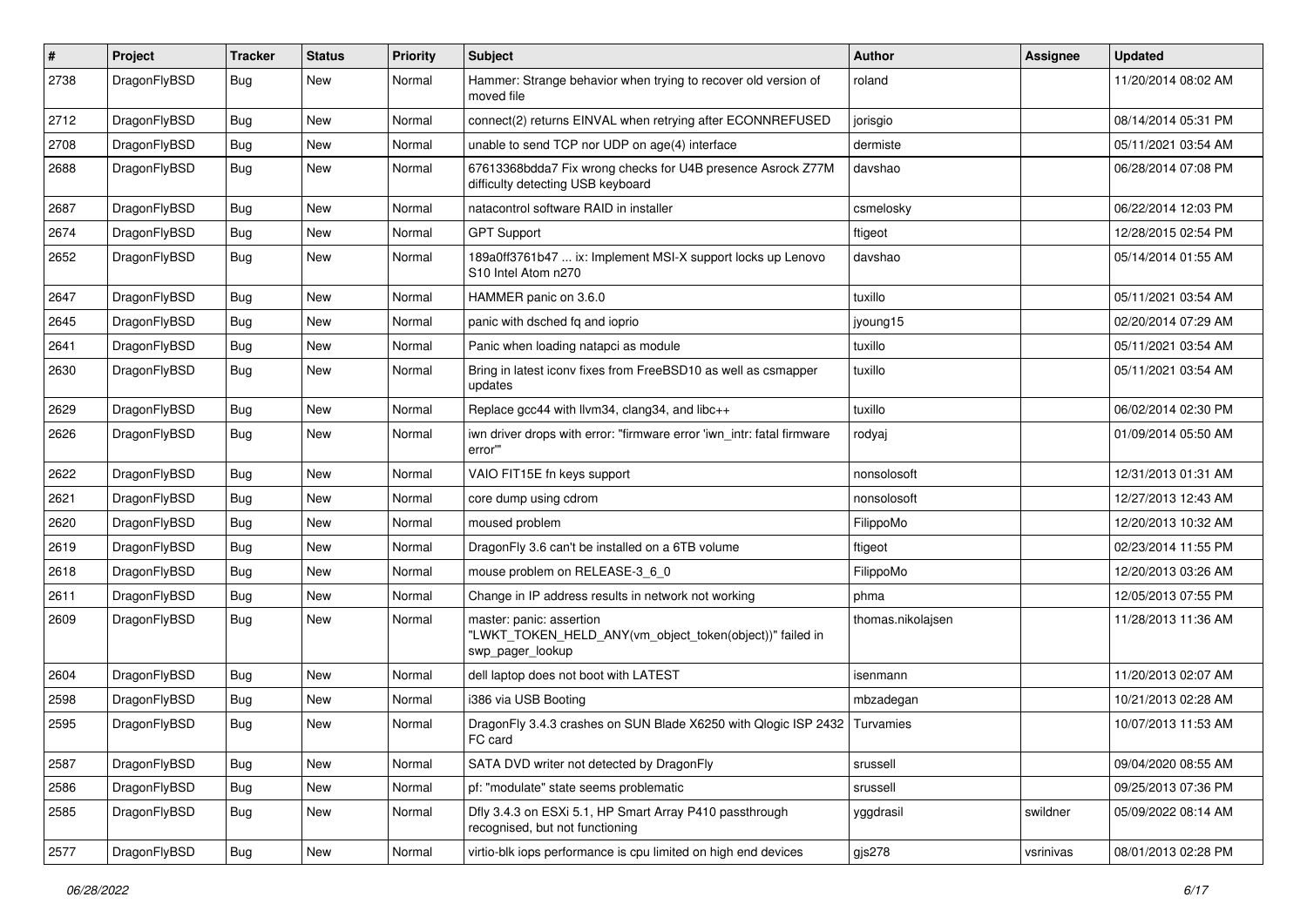| $\vert$ # | Project      | <b>Tracker</b> | <b>Status</b> | <b>Priority</b> | <b>Subject</b>                                                                                                               | <b>Author</b>     | Assignee  | <b>Updated</b>      |
|-----------|--------------|----------------|---------------|-----------------|------------------------------------------------------------------------------------------------------------------------------|-------------------|-----------|---------------------|
| 2569      | DragonFlyBSD | <b>Bug</b>     | <b>New</b>    | Normal          | ctime NFS                                                                                                                    | ferney            |           | 08/11/2013 04:35 AM |
| 2568      | DragonFlyBSD | Bug            | <b>New</b>    | Normal          | <b>AHCI</b> panic                                                                                                            | josepht           |           | 06/07/2013 05:52 PM |
| 2565      | DragonFlyBSD | <b>Bug</b>     | <b>New</b>    | Normal          | "ifconfig ix0 up" panic                                                                                                      | ltpig402a         |           | 06/03/2013 05:46 AM |
| 2557      | DragonFlyBSD | <b>Bug</b>     | <b>New</b>    | Normal          | stock 3.4.1 kernel halts during booting if dm and dm_target_crypt<br>are loaded and RAID controller is present               | phma              |           | 05/12/2013 10:38 PM |
| 2544      | DragonFlyBSD | <b>Bug</b>     | <b>New</b>    | Normal          | live DVD system boot (menu option 1) caused db> prompt on<br>PE1950                                                          | estrabd           |           | 05/11/2021 03:54 AM |
| 2535      | DragonFlyBSD | <b>Bug</b>     | <b>New</b>    | Normal          | Imap processes apparentlt blocked on disk I/O                                                                                | ftigeot           |           | 04/02/2013 09:31 AM |
| 2531      | DragonFlyBSD | Bug            | <b>New</b>    | Normal          | camcontrol fails to disable APM                                                                                              | m.lombardi85      |           | 03/23/2013 12:28 PM |
| 2526      | DragonFlyBSD | <b>Bug</b>     | <b>New</b>    | Normal          | hammer cleanup doesn't run on first day of DST                                                                               | pavalos           |           | 10/18/2016 05:28 PM |
| 2520      | DragonFlyBSD | Bug            | <b>New</b>    | Normal          | panic: assertion "IS SERIALIZED((ifp->if serializer))" failed in<br>if default serialize assert at /usr/src/sys/net/if.c:437 | ano               |           | 03/09/2013 12:14 AM |
| 2509      | DragonFlyBSD | <b>Bug</b>     | <b>New</b>    | Normal          | Redefinition of DIRBLKSIZ in restore(8)                                                                                      | swildner          |           | 06/04/2022 04:40 AM |
| 2498      | DragonFlyBSD | Bug            | <b>New</b>    | Normal          | DFBSD v3.2.2-RELEASE - LIST FIRST(&bp->b dep) == NULL"<br>failed in vfs_vmio_release                                         | tuxillo           |           | 05/31/2022 04:09 PM |
| 2496      | DragonFlyBSD | Bug            | <b>New</b>    | Normal          | NTFS malloc limit exceeded                                                                                                   | plasmob           | tuxillo   | 02/19/2013 08:47 AM |
| 2493      | DragonFlyBSD | <b>Bug</b>     | <b>New</b>    | Normal          | vidcontrol: invalid video mode name                                                                                          | Svarov            |           | 01/24/2013 09:55 AM |
| 2490      | DragonFlyBSD | Bug            | <b>New</b>    | Normal          | nmalloc should color addresses to avoid cache bank conflictsw                                                                | vsrinivas         |           | 06/10/2014 05:51 AM |
| 2489      | DragonFlyBSD | <b>Bug</b>     | <b>New</b>    | Normal          | nmalloc doesn't cache VA for allocations > 8KB                                                                               | vsrinivas         |           | 06/10/2014 05:51 AM |
| 2473      | DragonFlyBSD | <b>Bug</b>     | <b>New</b>    | Normal          | Kernel crash when trying to up the wpi0 device (Dfly<br>v3.3.0.758.g47388-DEVELOPMENT)                                       | tomaz             |           | 02/24/2014 08:50 AM |
| 2453      | DragonFlyBSD | <b>Bug</b>     | <b>New</b>    | Normal          | panic: assertion "gd->gd spinlocks == $0$ " failed                                                                           | Johannes.Hofmann  |           | 11/12/2012 12:54 PM |
| 2444      | DragonFlyBSD | <b>Bug</b>     | <b>New</b>    | Normal          | Crash during Hammer overnight cleanup                                                                                        | justin            |           | 11/04/2012 07:58 AM |
| 2436      | DragonFlyBSD | Bug            | <b>New</b>    | Normal          | panic: assertion "lp->lwp_qcpu == dd->cpuid" failed in<br>dfly acquire curproc                                               | thomas.nikolajsen |           | 01/23/2013 11:07 AM |
| 2434      | DragonFlyBSD | Bug            | <b>New</b>    | Normal          | BTX Halted - Boot fails on USB/GUI                                                                                           | lucmv             |           | 10/17/2012 08:12 PM |
| 2430      | DragonFlyBSD | Bug            | <b>New</b>    | Normal          | Alternate Password Hash method                                                                                               | robin.carey1      |           | 10/07/2012 06:28 AM |
| 2416      | DragonFlyBSD | <b>Bug</b>     | <b>New</b>    | Normal          | .' entry can be removed on mounted nfs filesystem                                                                            | ftigeot           | tuxillo   | 06/03/2014 04:40 AM |
| 2412      | DragonFlyBSD | Bug            | <b>New</b>    | Normal          | wlan0 fails to get address via dhclient                                                                                      | nonsolosoft       |           | 08/30/2012 05:55 AM |
| 2389      | DragonFlyBSD | <b>Bug</b>     | New           | Normal          | computer crashed while listing processes                                                                                     | phma              |           | 06/18/2012 02:49 PM |
| 2387      | DragonFlyBSD | Bug            | <b>New</b>    | Normal          | hammer ignores -t during dedup                                                                                               | phma              |           | 06/17/2012 12:30 PM |
| 2371      | DragonFlyBSD | <b>Bug</b>     | <b>New</b>    | Normal          | Timezone problem with America/Sao_Paulo                                                                                      | raitech           |           | 05/17/2012 01:42 PM |
| 2370      | DragonFlyBSD | Bug            | <b>New</b>    | Normal          | panic: ffs valloc: dup alloc                                                                                                 | marino            | vsrinivas | 02/01/2013 09:28 AM |
| 2369      | DragonFlyBSD | <b>Bug</b>     | <b>New</b>    | Normal          | panic: Bad link elm 0xffffffe07edf6068 next->prev != elm                                                                     | jaydg             |           | 08/15/2012 03:04 AM |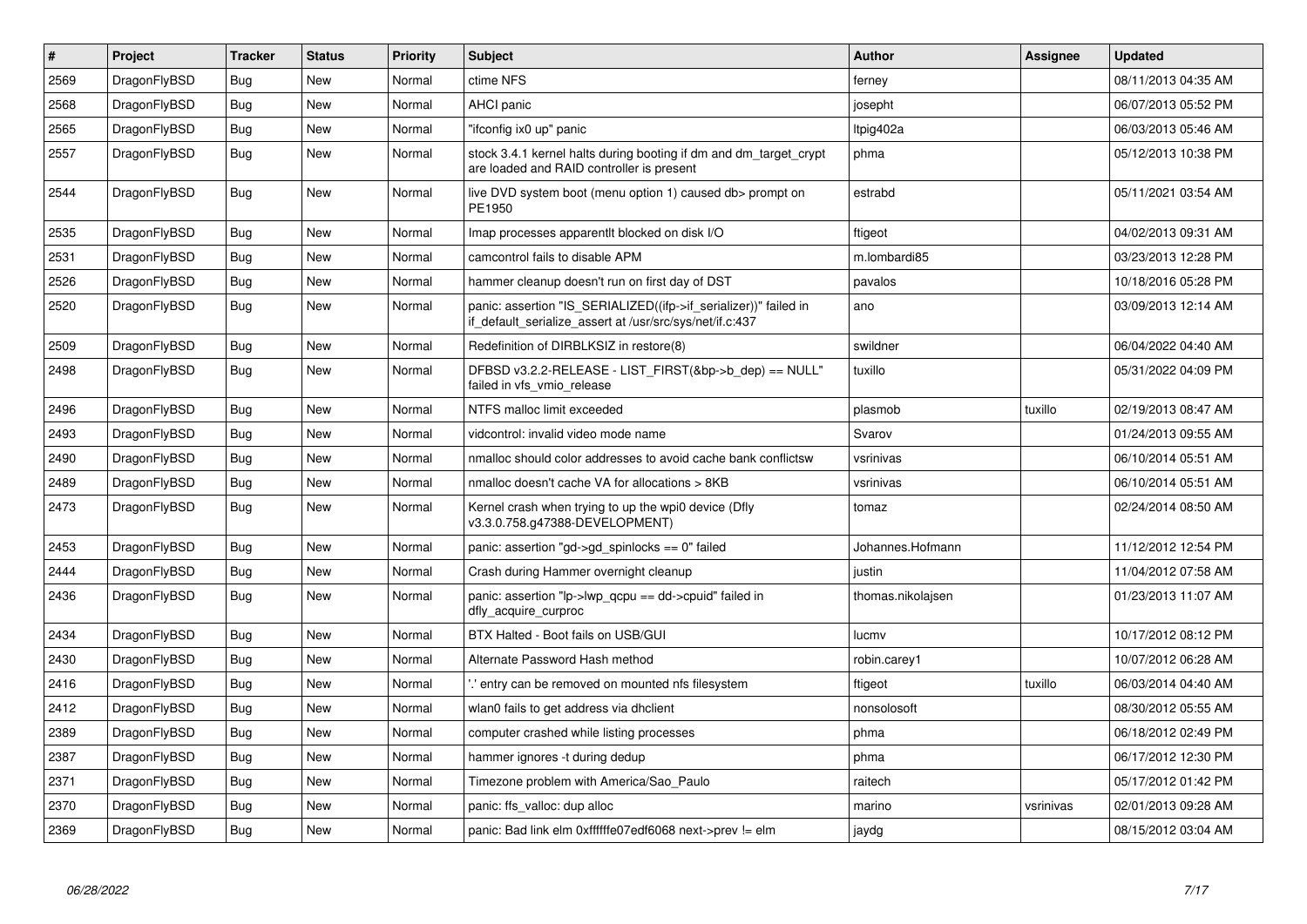| $\#$ | Project      | <b>Tracker</b> | <b>Status</b> | <b>Priority</b> | Subject                                                                                                    | <b>Author</b> | Assignee | <b>Updated</b>      |
|------|--------------|----------------|---------------|-----------------|------------------------------------------------------------------------------------------------------------|---------------|----------|---------------------|
| 2331 | DragonFlyBSD | Bug            | <b>New</b>    | Normal          | reading mouse mode from unopen file descriptor hangs mouse<br>driver                                       | phma          |          | 03/14/2012 09:43 AM |
| 2329 | DragonFlyBSD | <b>Bug</b>     | <b>New</b>    | Normal          | ibm x3550 & acpi                                                                                           | ano           |          | 06/03/2014 11:37 AM |
| 2324 | DragonFlyBSD | <b>Bug</b>     | New           | Normal          | natacotrol support > 2TB not working even after the ftigeot patch                                          | zenny         |          | 03/03/2012 01:00 AM |
| 2319 | DragonFlyBSD | <b>Bug</b>     | <b>New</b>    | Normal          | crypt/passwd forward compat                                                                                | c.turner1     |          | 02/28/2012 12:39 PM |
| 2316 | DragonFlyBSD | <b>Bug</b>     | New           | Normal          | Ungraceful invalid password handling for adding a new user in the<br>installer                             | rune          |          | 04/27/2012 11:23 PM |
| 2311 | DragonFlyBSD | Bug            | <b>New</b>    | Normal          | Xorg crash having something to do with drm                                                                 | phma          |          | 02/22/2012 09:59 AM |
| 2308 | DragonFlyBSD | <b>Bug</b>     | New           | Normal          | System freeze when unloading snd hda                                                                       | jaydg         |          | 02/19/2012 07:15 AM |
| 2306 | DragonFlyBSD | Bug            | <b>New</b>    | Normal          | a crash starts the kernel debugger in text mode, but just reboots in X                                     | phma          |          | 02/11/2012 08:02 PM |
| 2297 | DragonFlyBSD | <b>Bug</b>     | New           | Normal          | strange NFS (client) error messages / problems                                                             | Anonymous     |          | 02/19/2012 02:59 PM |
| 2292 | DragonFlyBSD | Bug            | New           | Normal          | re interface with jumbo frames (mtu larger than 1500) hangs after<br>some traffic                          | Anonymous     |          | 01/31/2012 12:11 AM |
| 2287 | DragonFlyBSD | <b>Bug</b>     | <b>New</b>    | Normal          | HAMMER(ROOT) Illegal UNDO TAIL signature at<br>300000001967c000                                            | y0n3t4n1      |          | 11/07/2018 01:22 AM |
| 2283 | DragonFlyBSD | Bug            | <b>New</b>    | Normal          | DFBSD DragonFly v2.13.0.957.g4f459 - pmap_release: page<br>should already be gone 0xc27120bc               | tuxillo       |          | 01/23/2012 03:03 AM |
| 2265 | DragonFlyBSD | <b>Bug</b>     | <b>New</b>    | Normal          | mbsrtowcs does not properly handle invalid mbstate t in ps                                                 | c.turner1     | swildner | 01/10/2012 07:56 PM |
| 2254 | DragonFlyBSD | <b>Bug</b>     | <b>New</b>    | Normal          | panic: assertion "ref < &td->td_toks_end" failed in lwkt_gettoken at<br>/usr/src/sys/kern/lwkt_token.c:588 | eocallaghan   |          | 12/05/2011 10:21 PM |
| 2250 | DragonFlyBSD | <b>Bug</b>     | <b>New</b>    | Normal          | Kernel panic                                                                                               | adamk         |          | 11/23/2018 01:10 AM |
| 2248 | DragonFlyBSD | Bug            | <b>New</b>    | Normal          | sysctl panic                                                                                               | pavalos       |          | 11/23/2011 06:23 PM |
| 2245 | DragonFlyBSD | Bug            | <b>New</b>    | Normal          | panic: assertion "ref < &td->td_toks_end" failed in lwkt_gettoken at<br>/usr/src/sys/kern/lwkt_token.c:588 | juanfra684    |          | 11/22/2011 07:41 PM |
| 2224 | DragonFlyBSD | <b>Bug</b>     | <b>New</b>    | Normal          | v2.13.0.291.gaa7ec - Panic on fq while installing world                                                    | tuxillo       |          | 11/18/2011 01:40 AM |
| 2210 | DragonFlyBSD | <b>Bug</b>     | <b>New</b>    | Normal          | Bugtracker cannot assign default project for new users                                                     | ahuete.devel  |          | 11/17/2011 11:30 AM |
| 2199 | DragonFlyBSD | Bug            | New           | Normal          | screen segfaults if utmpx isn't present                                                                    | pavalos       |          | 11/15/2011 10:52 PM |
| 2182 | DragonFlyBSD | <b>Bug</b>     | New           | Normal          | if msk PHY FIFO underrun/overflow                                                                          | nonsolosoft   |          | 09/03/2012 06:39 AM |
| 2171 | DragonFlyBSD | <b>Bug</b>     | <b>New</b>    | Normal          | DFBSD v2.13.0.151.gdc8442 - panic: assertion "(*ptep &<br>$(PG_MANAGED PG_V)$ == PG_V"                     | tuxillo       |          | 11/04/2011 05:06 PM |
| 2167 | DragonFlyBSD | Bug            | New           | Normal          | shutdown/reboot fails after uptime msg                                                                     | marino        |          | 11/28/2011 03:01 AM |
| 2166 | DragonFlyBSD | Bug            | New           | Normal          | DFBSD v2.13.0.109.g05b9d - Strange lockups                                                                 | tuxillo       |          | 10/29/2011 11:20 AM |
| 2164 | DragonFlyBSD | <b>Bug</b>     | New           | Normal          | panic on reboot from usb.                                                                                  | eocallaghan   |          | 10/27/2011 09:29 AM |
| 2161 | DragonFlyBSD | <b>Bug</b>     | New           | Normal          | Outdated xorg.conf file gets installed into etc and screws up mouse                                        | eocallaghan   |          | 10/27/2011 01:51 PM |
| 2158 | DragonFlyBSD | Bug            | New           | Normal          | iwn panics with assertion on boot.                                                                         | eocallaghan   |          | 10/24/2011 04:13 PM |
| 2154 | DragonFlyBSD | <b>Bug</b>     | New           | Normal          | vkernel copyout() doesn't return EFAULT on error                                                           | vsrinivas     |          | 10/20/2011 03:53 AM |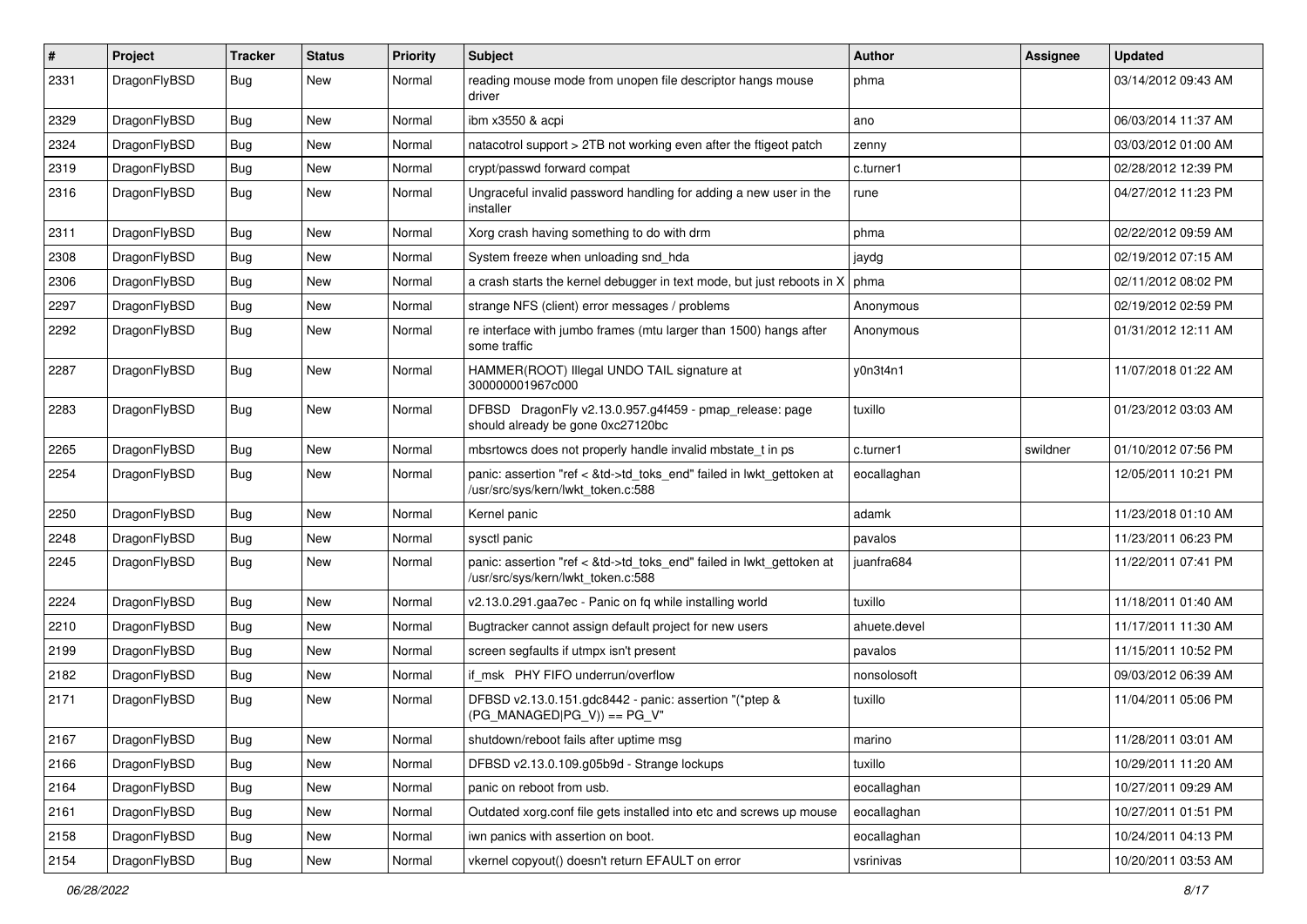| $\pmb{\#}$ | Project      | <b>Tracker</b> | <b>Status</b> | <b>Priority</b> | Subject                                                                        | <b>Author</b> | Assignee  | <b>Updated</b>      |
|------------|--------------|----------------|---------------|-----------------|--------------------------------------------------------------------------------|---------------|-----------|---------------------|
| 2153       | DragonFlyBSD | Bug            | <b>New</b>    | Normal          | Too many unuseful warnings at boot                                             | juanfra684    |           | 10/18/2011 10:16 PM |
| 2138       | DragonFlyBSD | Bug            | <b>New</b>    | Normal          | > 100% CPU usage                                                               | robin.carey1  |           | 09/26/2011 12:20 PM |
| 2136       | DragonFlyBSD | Bug            | <b>New</b>    | Normal          | socketpair() doesn't free file descriptors on copyout failure                  | vsrinivas     |           | 04/05/2013 09:13 AM |
| 2129       | DragonFlyBSD | Bug            | <b>New</b>    | Normal          | DFBSD v2.11.0.661.gf9438 i386 - panic: lockmgr thrd sleep                      | tuxillo       |           | 09/05/2011 09:49 AM |
| 2125       | DragonFlyBSD | Bug            | <b>New</b>    | Normal          | Weird garbage in dmesg                                                         | herrgard      |           | 08/30/2011 08:04 PM |
| 2124       | DragonFlyBSD | Bug            | <b>New</b>    | Normal          | getty repeating too quickly on port /dev/ttyv0                                 | sgeorge.ml    |           | 09/01/2011 04:28 AM |
| 2123       | DragonFlyBSD | Bug            | <b>New</b>    | Normal          | hammer is losing files                                                         | schmir        |           | 08/30/2011 07:56 PM |
| 2115       | DragonFlyBSD | Bug            | New           | Normal          | [msk] system freeze after receive some paquet                                  | bsdsx         |           | 08/22/2011 10:22 AM |
| 2113       | DragonFlyBSD | Bug            | <b>New</b>    | Normal          | nmalloc threaded program fork leak                                             | vsrinivas     | vsrinivas | 08/11/2011 07:25 PM |
| 2107       | DragonFlyBSD | Bug            | <b>New</b>    | Normal          | 2.10.1 sata dvd drive issue                                                    | ausppc        |           | 07/31/2011 08:41 PM |
| 2104       | DragonFlyBSD | Bug            | <b>New</b>    | Normal          | network configuration seg. fault on install CD                                 | navratil      |           | 07/26/2011 07:55 AM |
| 2099       | DragonFlyBSD | Bug            | <b>New</b>    | Normal          | page fault panic in vm system                                                  | pavalos       |           | 07/10/2011 08:51 AM |
| 2094       | DragonFlyBSD | Bug            | <b>New</b>    | Normal          | Segfault when gdb printing backtrace from core dump                            | greenrd       |           | 06/25/2011 04:14 PM |
| 2092       | DragonFlyBSD | Bug            | New           | Normal          | Panic: Bad link elm 0x next->prev != elm                                       | masterblaster | dillon    | 12/04/2011 12:49 PM |
| 2085       | DragonFlyBSD | Bug            | <b>New</b>    | Normal          | panic: assertion: (m->flags & PG_MAPPED) == 0 in<br>vm_page_free_toq           | vsrinivas     |           | 06/10/2011 07:48 AM |
| 2084       | DragonFlyBSD | Bug            | <b>New</b>    | Normal          | DFBSD v2.11.0.242.g4d317 - panic: zone: entry not free                         | tuxillo       |           | 07/03/2012 01:23 AM |
| 2082       | DragonFlyBSD | Bug            | New           | Normal          | dfbsd 2.10.1 amd64 - mc port build error with 'bmake bin-install'              | sun-doctor    |           | 05/25/2011 07:18 PM |
| 2080       | DragonFlyBSD | Bug            | New           | Normal          | panic: lockmgr thrd_sleep: called from interrupt, ipi, or hard code<br>section | rumcic        |           | 05/30/2011 05:06 PM |
| 2078       | DragonFlyBSD | Bug            | New           | Normal          | DFBSD i386 v2.11.0.201.g3ed2f - Panic during installworld into a<br>vn0 device | tuxillo       |           | 05/19/2011 07:50 PM |
| 2077       | DragonFlyBSD | Bug            | <b>New</b>    | Normal          | USB devices conflicting                                                        | srussell      |           | 05/17/2011 05:12 PM |
| 2075       | DragonFlyBSD | Bug            | New           | Normal          | pflogd on x86_64                                                               | fanch         |           | 05/16/2011 04:04 PM |
| 2072       | DragonFlyBSD | Bug            | <b>New</b>    | Normal          | Fatal trap 12: stopped at lwkt_send_ipiq3                                      | rumcic        |           | 05/17/2011 04:12 AM |
| 2067       | DragonFlyBSD | Bug            | New           | Normal          | sound/pcm: "play interrupt timeout, channel dead"                              | matthiasr     |           | 05/11/2021 03:55 AM |
| 2061       | DragonFlyBSD | Bug            | New           | Normal          | USB keyboard boot panic                                                        | sjg           |           | 05/04/2012 12:20 AM |
| 2055       | DragonFlyBSD | Bug            | New           | Normal          | ssh + IPV6 + bridge => connection freezes                                      | steve         |           | 04/24/2011 07:13 PM |
| 2052       | DragonFlyBSD | Bug            | New           | Normal          | Kernel panic: CPU APIC ID out of range                                         | Anonymous     |           | 05/02/2011 11:06 AM |
| 2051       | DragonFlyBSD | Bug            | New           | Normal          | No ipv6 lan route entry created on 2.10                                        | ftigeot       |           | 04/21/2011 10:37 AM |
| 2048       | DragonFlyBSD | Bug            | New           | Normal          | panic: ffs_sync: rofs mod                                                      | pavalos       |           | 04/12/2011 05:45 AM |
| 2045       | DragonFlyBSD | Bug            | New           | Normal          | ral(4): Fatal trap 12: page fault while in kernel mode (two panics)            | herrgard      |           | 11/03/2011 05:34 PM |
| 2042       | DragonFlyBSD | Bug            | New           | Normal          | kernel panic, when run boot0cfg                                                | sepherosa     |           | 05/31/2022 03:01 PM |
| 2008       | DragonFlyBSD | <b>Bug</b>     | New           | Normal          | lwkt_setcpu_remote: td->td_flags 00800621 console flood                        | pavalos       |           | 03/06/2011 09:37 PM |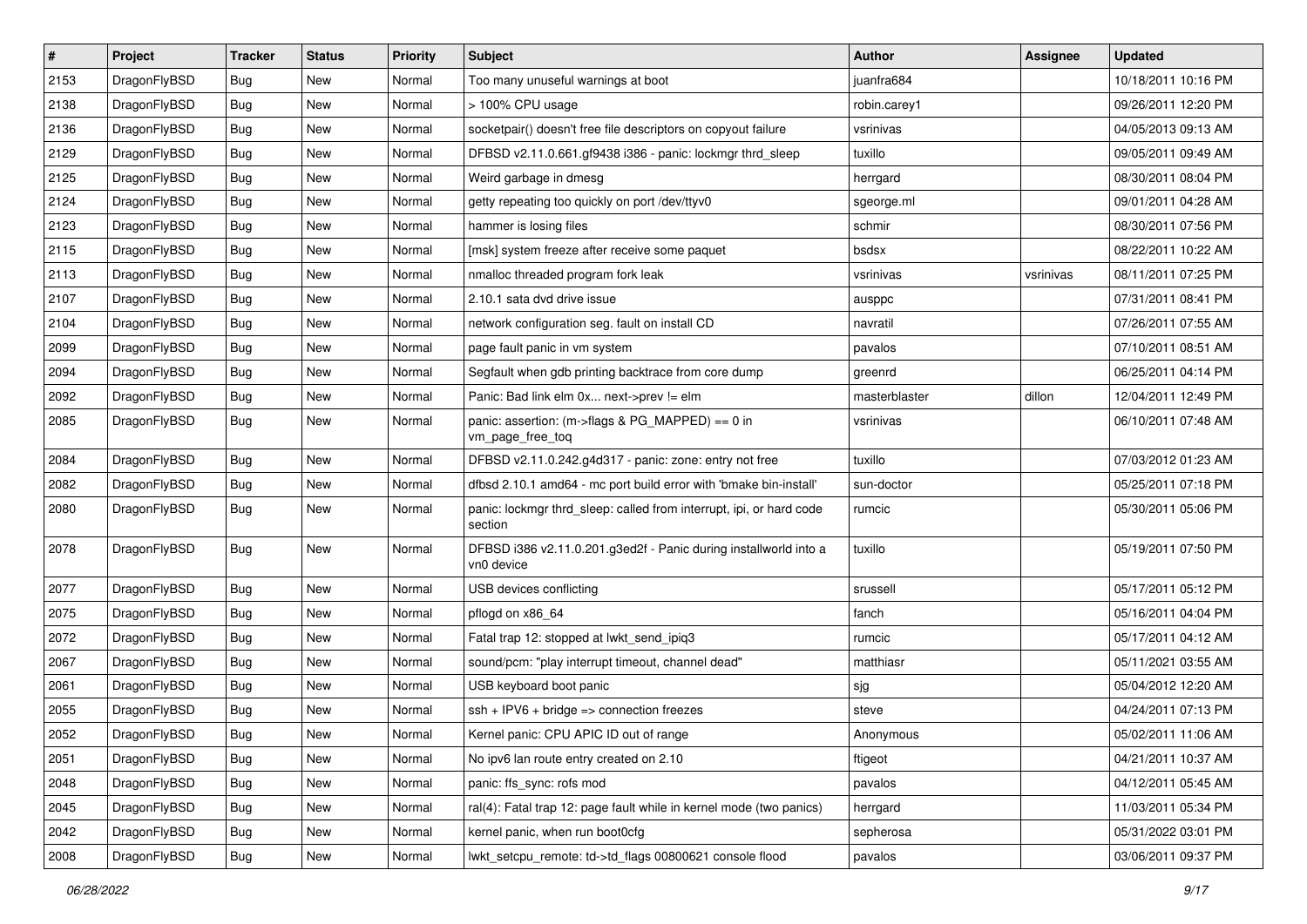| $\vert$ # | Project      | <b>Tracker</b> | <b>Status</b> | <b>Priority</b> | <b>Subject</b>                                                                                                                                                                                    | Author             | Assignee | <b>Updated</b>      |
|-----------|--------------|----------------|---------------|-----------------|---------------------------------------------------------------------------------------------------------------------------------------------------------------------------------------------------|--------------------|----------|---------------------|
| 2004      | DragonFlyBSD | <b>Bug</b>     | <b>New</b>    | Normal          | LWKT_WAIT_IPIQ panic                                                                                                                                                                              | steve              |          | 03/08/2011 05:46 PM |
| 1990      | DragonFlyBSD | <b>Bug</b>     | <b>New</b>    | Normal          | /mnt too large to mount                                                                                                                                                                           | peur.neu           |          | 02/16/2011 11:24 PM |
| 1984      | DragonFlyBSD | <b>Bug</b>     | <b>New</b>    | Normal          | hammer mount fails after crash - HAMMER: FIFO record bad head<br>signature                                                                                                                        | thomas.nikolajsen  |          | 03/08/2011 06:57 PM |
| 1975      | DragonFlyBSD | Bug            | <b>New</b>    | Normal          | Applications seg fault in select() and poll()                                                                                                                                                     | rumcic             |          | 05/31/2022 02:58 PM |
| 1969      | DragonFlyBSD | <b>Bug</b>     | New           | Normal          | pf-related network problem                                                                                                                                                                        | pavalos            | lentferj | 02/01/2011 06:57 PM |
| 1964      | DragonFlyBSD | Bug            | <b>New</b>    | Normal          | iwn (panic assertion : wlan assert serialized)                                                                                                                                                    | sjmm.ptr           | josepht  | 02/01/2011 12:57 PM |
| 1961      | DragonFlyBSD | <b>Bug</b>     | New           | Normal          | Can't create dump from DDB                                                                                                                                                                        | shamaz             |          | 01/29/2011 09:02 PM |
| 1959      | DragonFlyBSD | Bug            | <b>New</b>    | Normal          | DFBSD v2.9.1.422.gc98f2 - Panic during boot - IPv6 and PF                                                                                                                                         | tuxillo            |          | 01/13/2011 03:37 AM |
| 1951      | DragonFlyBSD | Bug            | <b>New</b>    | Normal          | dma timeouts at phyaddr on a good hdd                                                                                                                                                             | peur.neu           |          | 01/04/2011 07:12 AM |
| 1949      | DragonFlyBSD | Bug            | <b>New</b>    | Normal          | iwn panic                                                                                                                                                                                         | pavalos            |          | 01/30/2011 03:21 AM |
| 1946      | DragonFlyBSD | Bug            | <b>New</b>    | Normal          | ieee80211 panic                                                                                                                                                                                   | pavalos            | josepht  | 01/27/2011 06:00 PM |
| 1944      | DragonFlyBSD | Bug            | New           | Normal          | panic: backing object 0xdea7b258 was somehow re-referenced<br>during collapse!                                                                                                                    | sepherosa          |          | 12/27/2010 02:06 AM |
| 1943      | DragonFlyBSD | Bug            | <b>New</b>    | Normal          | hammer assertion panic                                                                                                                                                                            | peter              |          | 12/27/2010 12:45 AM |
| 1942      | DragonFlyBSD | <b>Bug</b>     | New           | Normal          | locking against myself in getcacheblk()?                                                                                                                                                          | qhwt.dfly          |          | 05/31/2022 02:15 PM |
| 1941      | DragonFlyBSD | Bug            | <b>New</b>    | Normal          | wlan config crash                                                                                                                                                                                 | abandon.every.hope |          | 12/24/2010 07:54 PM |
| 1939      | DragonFlyBSD | Bug            | <b>New</b>    | Normal          | Panic on nightly build and stress test box                                                                                                                                                        | lentferj           |          | 12/18/2010 08:41 AM |
| 1935      | DragonFlyBSD | Bug            | <b>New</b>    | Normal          | mouse does not work after switching between x and console                                                                                                                                         | shamaz             |          | 12/13/2010 10:06 AM |
| 1923      | DragonFlyBSD | Bug            | <b>New</b>    | Normal          | Abysmal NFS performance with IPv6                                                                                                                                                                 | ftigeot            |          | 12/05/2010 09:34 PM |
| 1917      | DragonFlyBSD | Bug            | New           | Normal          | panic: assertion: (RB_EMPTY(&ip->rec_tree) && (ip->flags &<br>HAMMER_INODE_XDIRTY) == 0)    (!RB_EMPTY(&ip->rec_tree)<br>&& (ip->flags & HAMMER_INODE_XDIRTY) != 0) in<br>hammer_flush_inode_done | qhwt.dfly          |          | 11/24/2010 03:23 AM |
| 1916      | DragonFlyBSD | Bug            | <b>New</b>    | Normal          | Constant crashes on x86_64 with UFS                                                                                                                                                               | lentferj           |          | 11/21/2010 07:40 PM |
| 1913      | DragonFlyBSD | Bug            | <b>New</b>    | Normal          | panic: assertion: ip->flush_state != HAMMER_FST_FLUSH in<br>hammer flush inode core                                                                                                               | swildner           |          | 11/20/2010 05:27 PM |
| 1907      | DragonFlyBSD | Bug            | <b>New</b>    | Normal          | Hammer crash in hammer_flusher_flush()                                                                                                                                                            | swildner           |          | 11/11/2010 05:07 AM |
| 1899      | DragonFlyBSD | Bug            | <b>New</b>    | Normal          | Keyboard doesn't work                                                                                                                                                                             | fransm             |          | 05/15/2022 03:32 PM |
| 1884      | DragonFlyBSD | Bug            | New           | Normal          | System completely freezes while listening music (devbuf: malloc<br>limit exceeded)                                                                                                                | shamaz             |          | 01/24/2011 05:00 PM |
| 1877      | DragonFlyBSD | <b>Bug</b>     | New           | Normal          | Freeze during 1st hammer cleanup after new install                                                                                                                                                | elekktretterr      |          | 05/15/2022 11:43 AM |
| 1876      | DragonFlyBSD | Bug            | New           | Normal          | devfs in jail + logging out from console( $t$ tyv1+) -> panic                                                                                                                                     | qhwt.dfly          | tuxillo  | 05/31/2022 03:24 PM |
| 1874      | DragonFlyBSD | <b>Bug</b>     | New           | Normal          | mpd listening on all IPs, accepting only on one                                                                                                                                                   | rumcic             |          | 05/08/2011 01:01 PM |
| 1873      | DragonFlyBSD | <b>Bug</b>     | New           | Normal          | Panic upon usb mouse detach and reattaching                                                                                                                                                       | rumcic             |          | 02/01/2011 09:53 AM |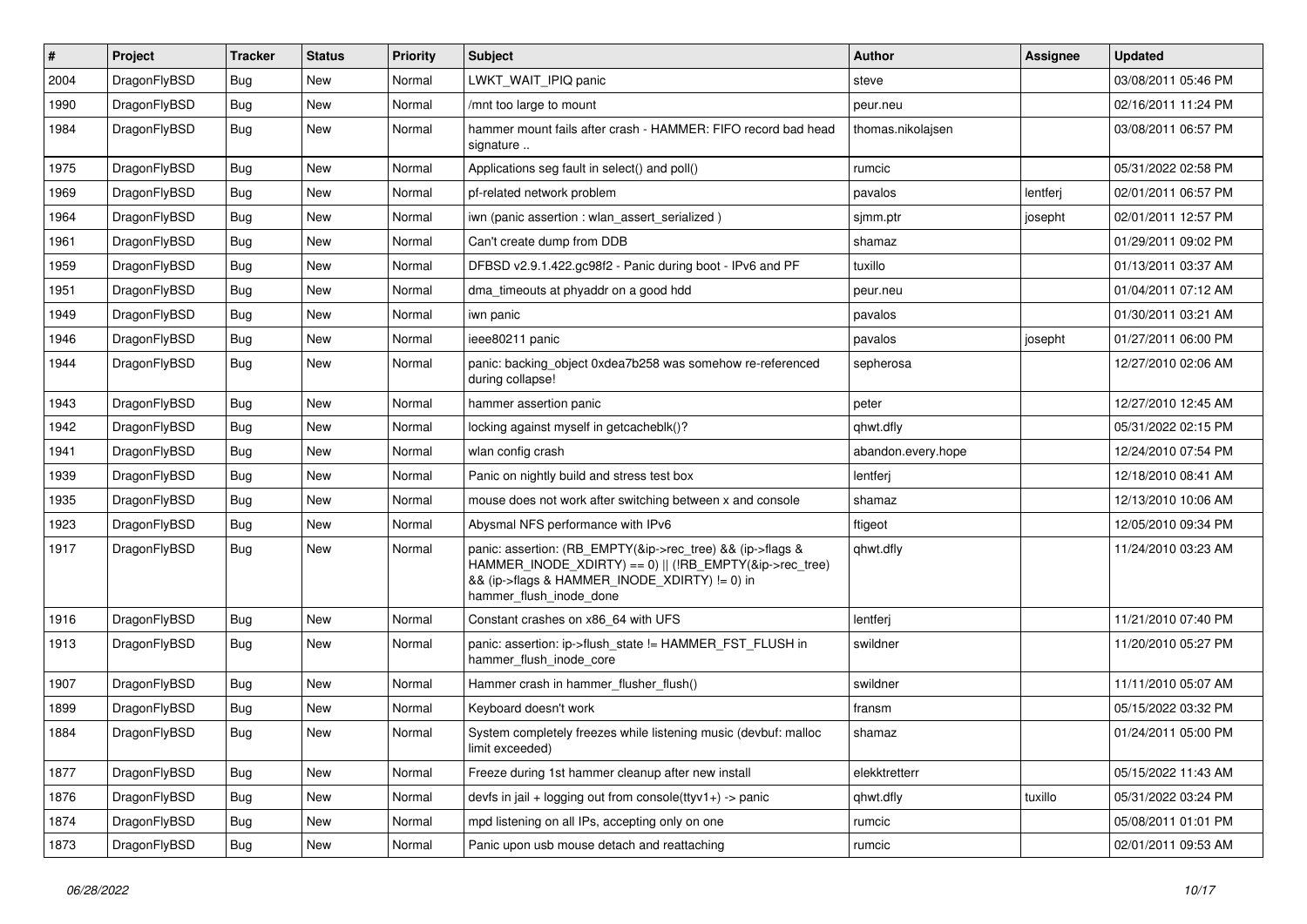| $\vert$ # | Project      | <b>Tracker</b> | <b>Status</b> | <b>Priority</b> | <b>Subject</b>                                                                               | <b>Author</b>    | Assignee | <b>Updated</b>      |
|-----------|--------------|----------------|---------------|-----------------|----------------------------------------------------------------------------------------------|------------------|----------|---------------------|
| 1867      | DragonFlyBSD | Bug            | <b>New</b>    | Normal          | it(4) motherboard and fan problems                                                           | tuxillo          |          | 07/08/2011 10:48 AM |
| 1861      | DragonFlyBSD | <b>Bug</b>     | <b>New</b>    | Normal          | panic via kprintf (lockmgr called in a hard section)                                         | vsrinivas        |          | 10/11/2010 12:56 AM |
| 1850      | DragonFlyBSD | <b>Bug</b>     | <b>New</b>    | Normal          | volume-add on hammer root fs panic                                                           | Johannes.Hofmann |          | 04/18/2019 04:27 AM |
| 1836      | DragonFlyBSD | Bug            | <b>New</b>    | Normal          | Incorrect TCP checksum show up in tcpdump                                                    | robgar1          |          | 05/15/2022 11:22 AM |
| 1826      | DragonFlyBSD | <b>Bug</b>     | <b>New</b>    | Normal          | panic during boot: assertion so->so_port  in tcp_input                                       | ftigeot          |          | 05/15/2022 11:05 AM |
| 1818      | DragonFlyBSD | <b>Bug</b>     | <b>New</b>    | Normal          | panic: Bad tailq NEXT (kqueue issue ?)                                                       | ftigeot          |          | 05/15/2022 11:40 AM |
| 1786      | DragonFlyBSD | <b>Bug</b>     | <b>New</b>    | Normal          | Calling NULL function pointer initiates panic loop                                           | sjg              |          | 10/11/2010 05:28 PM |
| 1774      | DragonFlyBSD | <b>Bug</b>     | <b>New</b>    | Normal          | New IP header cleanup branch available for testing                                           | dillon           |          | 05/15/2022 10:59 AM |
| 1769      | DragonFlyBSD | Bug            | New           | Normal          | panic: assertion: _tp->tt_msg->tt_cpuid == mycpuid in<br>tcp_callout_active                  | pavalos          | sjg      | 05/15/2022 11:07 AM |
| 1695      | DragonFlyBSD | Bug            | <b>New</b>    | Normal          | NFS-related system breakdown                                                                 | Anonymous        |          | 04/10/2014 12:35 AM |
| 1634      | DragonFlyBSD | Bug            | <b>New</b>    | Normal          | panic: spin lock: 0xe4ad1320, indefinitive wait!                                             | elekktretterr    |          | 01/19/2015 03:21 AM |
| 1594      | DragonFlyBSD | <b>Bug</b>     | <b>New</b>    | Normal          | Kernel panic during boot from Live CD on Dell E6400                                          | bodie            |          | 05/11/2021 03:54 AM |
| 1559      | DragonFlyBSD | <b>Bug</b>     | <b>New</b>    | Normal          | kernel trap                                                                                  | phma             |          | 11/27/2021 08:43 AM |
| 1556      | DragonFlyBSD | <b>Bug</b>     | <b>New</b>    | Normal          | many processes stuck in "hmrrcm", system unusable                                            | corecode         | tuxillo  | 05/11/2021 03:52 AM |
| 1525      | DragonFlyBSD | <b>Bug</b>     | New           | Normal          | boehm-gc problems                                                                            | hasso            |          | 10/13/2012 07:13 PM |
| 1474      | DragonFlyBSD | Bug            | <b>New</b>    | Normal          | ithread 1 unexpectedly rescheduled                                                           | corecode         | tuxillo  | 05/11/2021 03:52 AM |
| 1463      | DragonFlyBSD | <b>Bug</b>     | <b>New</b>    | Normal          | Mountroot before drives are initialized                                                      | elekktretterr    |          | 12/07/2010 01:30 PM |
| 1442      | DragonFlyBSD | Bug            | New           | Normal          | blocking SIGSEGV and triggering a segment violation produces an<br>all CPU consuming process | corecode         | tuxillo  | 05/11/2021 03:52 AM |
| 1440      | DragonFlyBSD | Bug            | <b>New</b>    | Normal          | ptrace/gdb doesn't work after process blocks SIGTRAP                                         | corecode         | tuxillo  | 05/11/2021 03:52 AM |
| 1430      | DragonFlyBSD | <b>Bug</b>     | <b>New</b>    | Normal          | Buggy w(1)?                                                                                  | hasso            | alexh    | 11/24/2010 08:09 AM |
| 1293      | DragonFlyBSD | <b>Bug</b>     | <b>New</b>    | Normal          | 2.2.1-REL Installer Request                                                                  | mk               | tuxillo  | 05/11/2021 04:00 AM |
| 1246      | DragonFlyBSD | Bug            | <b>New</b>    | Normal          | bad resolution (monitor desync) with livedvd                                                 | Przem0l          |          | 02/18/2014 06:29 AM |
| 1194      | DragonFlyBSD | Bug            | New           | Normal          | SCSI errors while trying to copy photos from my camera                                       | elekktretterr    |          | 01/14/2015 04:39 PM |
| 1193      | DragonFlyBSD | <b>Bug</b>     | <b>New</b>    | Normal          | kernel doesn't recognize cdrom drive                                                         | nonsolosoft      |          | 01/25/2014 09:11 PM |
| 989       | DragonFlyBSD | <b>Bug</b>     | New           | Normal          | installer/fdisk trouble with wrapped values                                                  | Discodestroyer   |          | 02/18/2014 06:27 AM |
| 731       | DragonFlyBSD | <b>Bug</b>     | <b>New</b>    | Normal          | system freeze on "slice too large"                                                           | corecode         | tuxillo  | 06/25/2022 04:01 AM |
| 341       | DragonFlyBSD | <b>Bug</b>     | New           | Normal          | Vinum erroneously repors devices as busy                                                     | corecode         | swildner | 01/21/2012 04:50 AM |
| 3311      | DragonFlyBSD | Bug            | New           | Low             | TrueCrypt support may cause kernel crash                                                     | arcade@b1t.name  |          | 04/29/2022 06:19 AM |
| 3228      | DragonFlyBSD | <b>Bug</b>     | New           | Low             | pfi_kif_unref: state refcount <= 0 in dmesg                                                  | justin           |          | 03/05/2021 06:39 AM |
| 3132      | DragonFlyBSD | <b>Bug</b>     | New           | Low             | unifdef mined                                                                                | bcallah          |          | 04/26/2018 08:34 PM |
| 3107      | DragonFlyBSD | <b>Bug</b>     | New           | Low             | ACPI interrupt storm when loading i915 on Lenovo T460                                        | oyvinht          |          | 07/15/2020 07:01 AM |
| 3101      | DragonFlyBSD | <b>Bug</b>     | New           | Low             | PFI CGI install not working in dragonflybsd 5.0.1 USB install                                | bnegre82         |          | 05/11/2021 04:14 AM |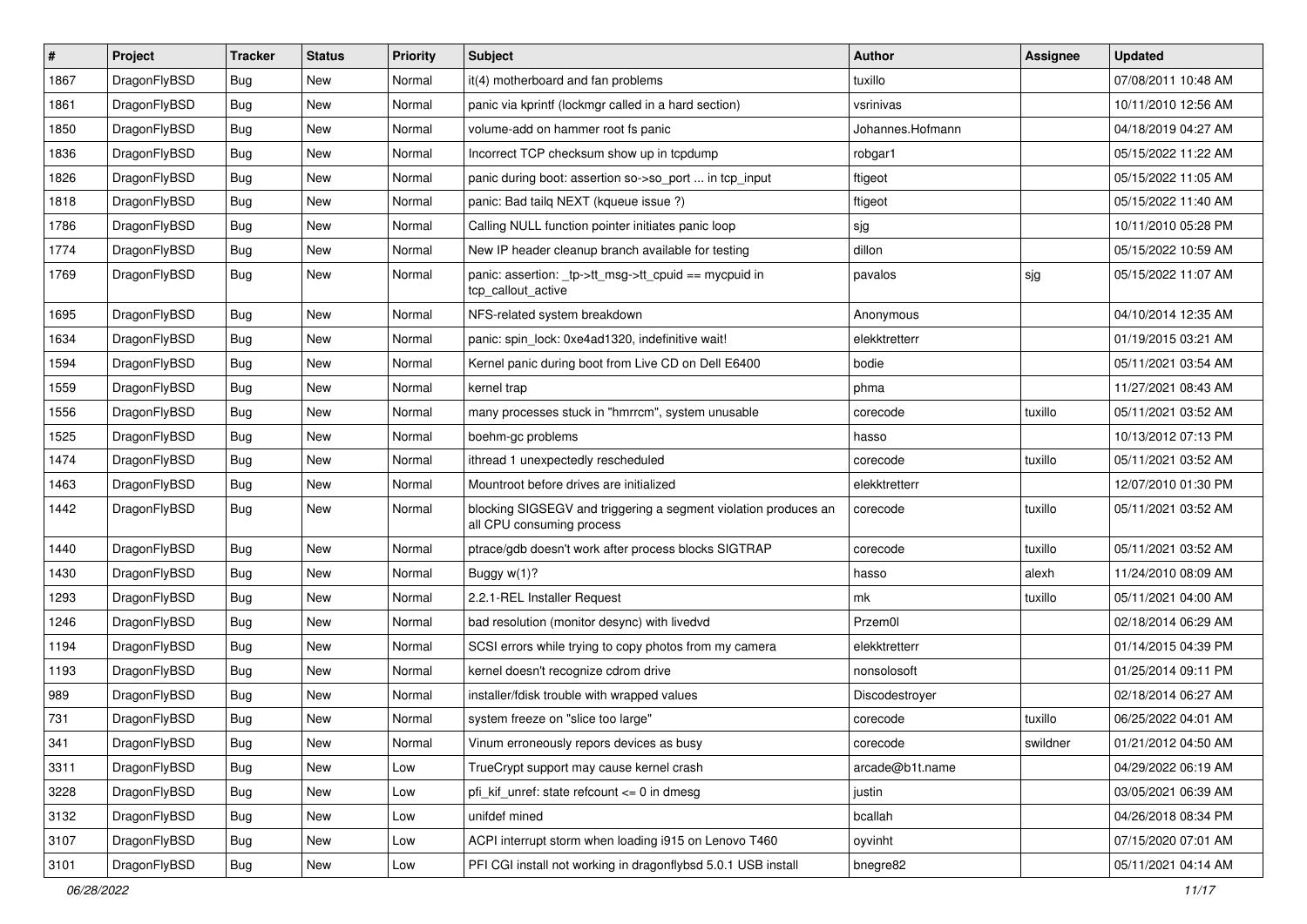| $\sharp$ | Project      | <b>Tracker</b> | <b>Status</b> | <b>Priority</b> | Subject                                                                                                       | Author            | <b>Assignee</b> | <b>Updated</b>      |
|----------|--------------|----------------|---------------|-----------------|---------------------------------------------------------------------------------------------------------------|-------------------|-----------------|---------------------|
| 3024     | DragonFlyBSD | Bug            | <b>New</b>    | Low             | sys/dev/netif/wi/if_wi.c:1090]: (style) Redundant condition                                                   | dcb               |                 | 04/11/2017 11:56 AM |
| 2931     | DragonFlyBSD | <b>Bug</b>     | <b>New</b>    | Low             | 'gdb' of 'vkernel' unable to print backtrace                                                                  | tofergus          |                 | 07/26/2016 01:51 PM |
| 2887     | DragonFlyBSD | Bug            | <b>New</b>    | Low             | Missing extattr_namespace_to_string and<br>extattr_string_to_namespace functions                              | rubenk            |                 | 02/06/2016 05:09 AM |
| 2882     | DragonFlyBSD | Bug            | New           | Low             | bridge sends packets from individual interfaces                                                               | arcade@b1t.name   |                 | 01/09/2016 12:43 PM |
| 2878     | DragonFlyBSD | Bug            | <b>New</b>    | Low             | [fix] CCVER problem when using clang and cpu extensions<br>(intrinsics)                                       | arcade@b1t.name   |                 | 06/24/2016 04:25 AM |
| 2877     | DragonFlyBSD | Bug            | <b>New</b>    | Low             | sed fails when working with UTF-8 locale and non-UTF symbols                                                  | arcade@b1t.name   |                 | 12/30/2015 11:20 AM |
| 2859     | DragonFlyBSD | <b>Bug</b>     | New           | Low             | Installer configuration menu always highlights "Select timezone", no<br>matter which step was last completed. | cgag              |                 | 12/02/2015 01:54 PM |
| 2858     | DragonFlyBSD | Bug            | New           | Low             | Installer "Local or UTC" question should have "No" selected by<br>default.                                    | cgag              |                 | 12/02/2015 01:18 PM |
| 2680     | DragonFlyBSD | Bug            | <b>New</b>    | Low             | boot0cfg update makes box unbootable                                                                          | herrgard          |                 | 06/10/2014 06:02 AM |
| 2675     | DragonFlyBSD | <b>Bug</b>     | New           | Low             | Ultimate N WiFi Link 5300 get iwn intr: fatal firmware error on 5GHz                                          | revuwa            |                 | 05/11/2021 04:07 AM |
| 2552     | DragonFlyBSD | <b>Bug</b>     | <b>New</b>    | Low             | hammer recovery should indicate progress                                                                      | phma              |                 | 05/03/2013 12:13 AM |
| 2529     | DragonFlyBSD | <b>Bug</b>     | New           | Low             | Sundance network adapter is not detected and attached                                                         | kworr             |                 | 03/25/2013 02:29 AM |
| 2403     | DragonFlyBSD | <b>Bug</b>     | New           | Low             | newfs -E doesn't handle /dev/serno device names properly                                                      | ftigeot           |                 | 08/17/2012 05:07 AM |
| 2252     | DragonFlyBSD | Bug            | <b>New</b>    | Low             | snd hda not useable if loaded via /boot/loader.conf                                                           | xbit              | swildner        | 12/14/2011 12:23 AM |
| 2095     | DragonFlyBSD | <b>Bug</b>     | New           | Low             | Running installer post-install: Unsupported DFUI transport "                                                  | greenrd           |                 | 06/26/2011 09:20 AM |
| 2020     | DragonFlyBSD | <b>Bug</b>     | New           | Low             | Port brcm80211 driver from Linux to DragonFly BSD                                                             | studer            |                 | 03/05/2011 10:54 PM |
| 1982     | DragonFlyBSD | <b>Bug</b>     | <b>New</b>    | Low             | There is no linuxulator on x86-64                                                                             | herrgard          |                 | 05/31/2022 02:25 PM |
| 1947     | DragonFlyBSD | Bug            | New           | Low             | GA-880GM-UD2H (rev. 1.3) AHCI fails to detect disks at the end of<br>the RAID controller                      | eocallaghan       |                 | 11/27/2021 08:46 AM |
| 1882     | DragonFlyBSD | Bug            | <b>New</b>    | Low             | Idea for handling new USB vendor/device codes                                                                 | bmk               |                 | 10/20/2010 12:15 PM |
| 1714     | DragonFlyBSD | Bug            | <b>New</b>    | Low             | hwpmc                                                                                                         | alexh             | swildner        | 08/18/2012 02:03 PM |
| 1538     | DragonFlyBSD | Bug            | New           | Low             | mountroot should probe file systems                                                                           | corecode          | alexh           | 11/24/2010 06:35 PM |
| 1532     | DragonFlyBSD | Bug            | New           | Low             | jemalloc doesn't work on DragonFly                                                                            | hasso             | sjg             | 08/02/2011 01:14 AM |
| 1313     | DragonFlyBSD | Bug            | <b>New</b>    | Low             | Signal code in kernel needs major overhaul (signal queues,<br>si code, si addr)                               | hasso             |                 | 05/11/2021 04:00 AM |
| 679      | DragonFlyBSD | Bug            | <b>New</b>    | Low             | Netgraph backward compatibility for old *LEN constants                                                        | nant              | nant            | 02/18/2014 05:45 AM |
| 600      | DragonFlyBSD | <b>Bug</b>     | New           | Low             | /sys/libkern/karc4random                                                                                      | robin_carey5      | profmakx        | 01/19/2015 03:07 AM |
| 3113     | DragonFlyBSD | <b>Bug</b>     | In Progress   | Urgent          | Booting vKernel fails due being out of swap space                                                             | tcullen           |                 | 05/11/2021 04:14 AM |
| 2499     | DragonFlyBSD | Bug            | In Progress   | Urgent          | DRAGONFLY_3_2 lockd not responding correctly                                                                  | Nerzhul           |                 | 01/22/2013 12:47 PM |
| 3111     | DragonFlyBSD | <b>Bug</b>     | In Progress   | High            | Mouse lags every second heavily under X11                                                                     | mneumann          |                 | 12/12/2017 09:46 PM |
| 2296     | DragonFlyBSD | <b>Bug</b>     | In Progress   | High            | panic: assertion "m->wire_count > 0" failed                                                                   | thomas.nikolajsen |                 | 08/30/2012 06:09 AM |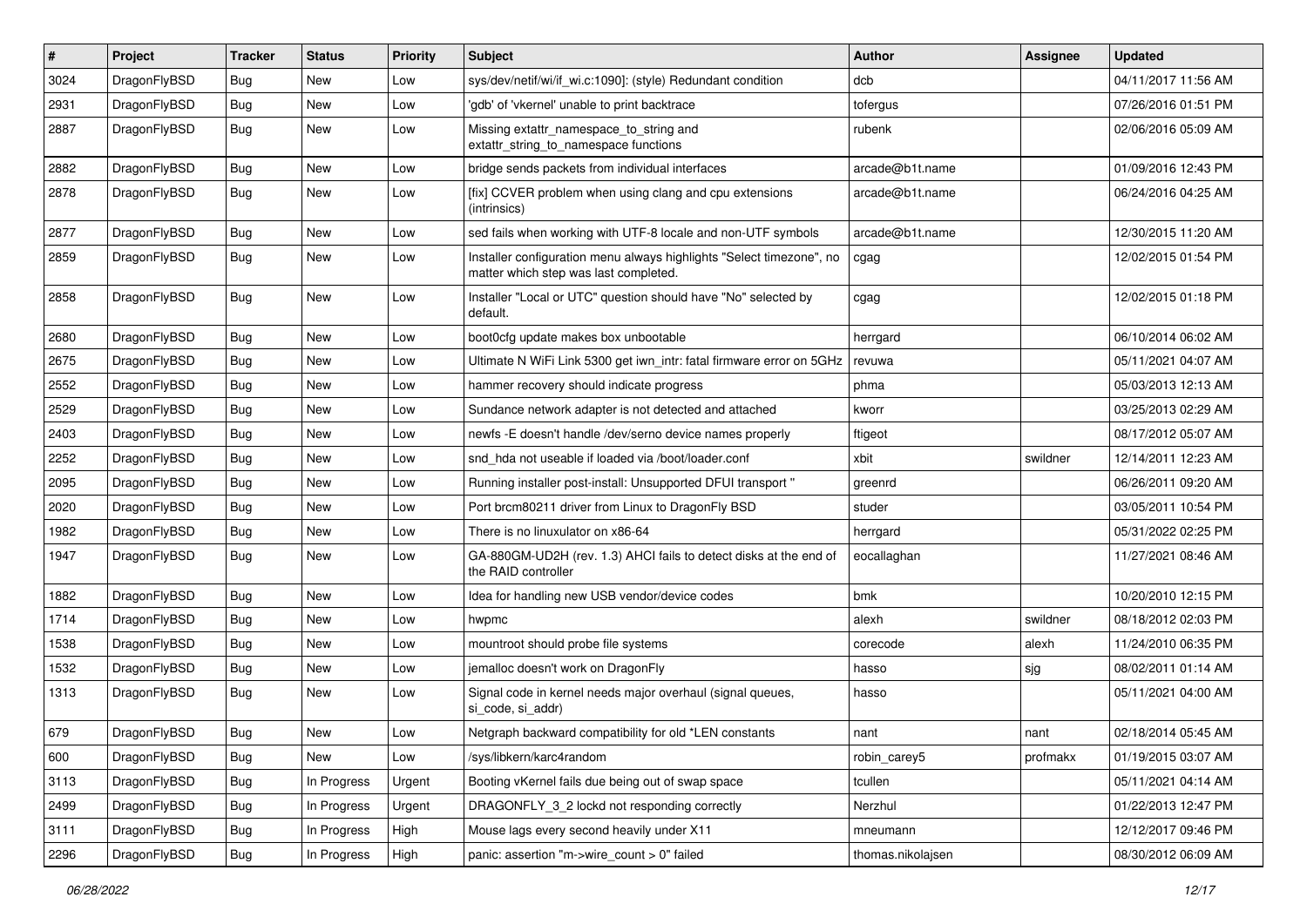| #    | Project      | <b>Tracker</b> | <b>Status</b> | <b>Priority</b> | Subject                                                                                                | <b>Author</b> | Assignee | <b>Updated</b>      |
|------|--------------|----------------|---------------|-----------------|--------------------------------------------------------------------------------------------------------|---------------|----------|---------------------|
| 884  | DragonFlyBSD | Bug            | In Progress   | High            | Performance/memory problems under filesystem IO load                                                   | hasso         |          | 05/11/2021 03:50 AM |
| 3318 | DragonFlyBSD | Bug            | In Progress   | Normal          | Segmenation fault when a process resumed with checkpt exits                                            | zabolekar     | tuxillo  | 06/18/2022 08:24 AM |
| 3317 | DragonFlyBSD | Bug            | In Progress   | Normal          | Network vtnet0 not working on Hetzner cloud                                                            | mneumann      |          | 06/18/2022 03:55 AM |
| 3310 | DragonFlyBSD | Bug            | In Progress   | Normal          | NVMM+QEMU fail to boot with UEFI: Mem Assist Failed<br>[gpa=0xfffffff0]                                | liweitianux   |          | 01/11/2022 03:22 PM |
| 3299 | DragonFlyBSD | Bug            | In Progress   | Normal          | DragonFlyBSD reports utterly wrong uptime (most of the time, right<br>after booting in)                | adrian        |          | 11/11/2021 01:43 PM |
| 3295 | DragonFlyBSD | Bug            | In Progress   | Normal          | Adapt devel/libvirt for nymm                                                                           | tuxillo       | tuxillo  | 11/03/2021 04:56 PM |
| 3269 | DragonFlyBSD | Bug            | In Progress   | Normal          | Is double-buffer'd buf still required by HAMMER2?                                                      | tkusumi       |          | 05/12/2021 04:09 PM |
| 3089 | DragonFlyBSD | Bug            | In Progress   | Normal          | vtnet(4) - disable TCP checksum offload by default                                                     | jlane         | vadaszi  | 05/11/2021 04:14 AM |
| 3028 | DragonFlyBSD | Bug            | In Progress   | Normal          | installer: confusion of set/get disk encryption passphrase dialogs                                     | liweitianux   | tuxillo  | 06/03/2022 05:13 PM |
| 3021 | DragonFlyBSD | Bug            | In Progress   | Normal          | sys/dev/drm/i915/i915_gem_stolen.c:115]: (error) Signed integer<br>overflow for expression '65535<<20' | dcb           |          | 04/11/2017 12:46 PM |
| 3011 | DragonFlyBSD | Bug            | In Progress   | Normal          | dragonfly/sys/dev/netif/re/re.c: suspicious code?                                                      | dcb           |          | 07/29/2017 01:26 AM |
| 2819 | DragonFlyBSD | Bug            | In Progress   | Normal          | Random micro system freezes after a week of uptime                                                     | ftigeot       | dillon   | 08/16/2015 08:46 PM |
| 2731 | DragonFlyBSD | Bug            | In Progress   | Normal          | Screen full of random colors when starting Xorg with Intel Haswell<br>HD Graphics P4600                | ikatzmaier    |          | 11/12/2014 04:08 PM |
| 2549 | DragonFlyBSD | Bug            | In Progress   | Normal          | netgraph7: Kernel page fault.                                                                          | russiane39    | nant     | 05/10/2013 11:20 PM |
| 2414 | DragonFlyBSD | Bug            | In Progress   | Normal          | Lenovo S10 acpi freeze (not new)                                                                       | davshao       |          | 05/11/2021 04:13 AM |
| 2391 | DragonFlyBSD | Bug            | In Progress   | Normal          | System lock with ahci and acpi enabled on ATI RS690 chipset with<br>SMB600 sata controller             | jorisgio      | vadaszi  | 06/03/2015 03:51 PM |
| 2360 | DragonFlyBSD | Bug            | In Progress   | Normal          | Wishlist: virtio driver import                                                                         | vsrinivas     |          | 06/04/2022 04:16 AM |
| 2358 | DragonFlyBSD | Bug            | In Progress   | Normal          | DFBSD v3.0.2.32.g928ca - panic: hammer: insufficient undo FIFO<br>space!                               | tuxillo       | tuxillo  | 05/10/2021 02:50 AM |
| 2353 | DragonFlyBSD | Bug            | In Progress   | Normal          | panic: assertion "gd->gd_spinlocks_wr == 0" failed in<br>bsd4 schedulerclock                           | jaydg         | alexh    | 11/28/2012 01:57 AM |
| 2351 | DragonFlyBSD | Bug            | In Progress   | Normal          | DFBSD v3.1.0.579.g44ccf - Stuck during startup, random freezes                                         | tuxillo       |          | 04/24/2012 08:21 AM |
| 2345 | DragonFlyBSD | Bug            | In Progress   | Normal          | DFBSD v3.1.0.457.gd679f - NFS panic on diskless station                                                | tuxillo       |          | 04/07/2012 05:22 PM |
| 2282 | DragonFlyBSD | Bug            | In Progress   | Normal          | gdb segfaults with certain corefiles                                                                   | tuxillo       |          | 01/18/2012 04:40 PM |
| 2013 | DragonFlyBSD | <b>Bug</b>     | In Progress   | Normal          | oversized DMA request loop                                                                             | josepht       |          | 05/11/2021 04:06 AM |
| 1921 | DragonFlyBSD | <b>Bug</b>     | In Progress   | Normal          | we miss mlockall                                                                                       | alexh         | tuxillo  | 06/18/2022 04:08 AM |
| 1749 | DragonFlyBSD | <b>Bug</b>     | In Progress   | Normal          | HAMMER fsstress panic in hammer_flush_inode_core<br>'ip->flush_state != HAMMER_FST_FLUSH'              | vsrinivas     |          | 05/11/2021 04:06 AM |
| 1744 | DragonFlyBSD | <b>Bug</b>     | In Progress   | Normal          | HAMMER fsstress panic in hammer_setup_child_callback                                                   | vsrinivas     |          | 05/11/2021 04:05 AM |
| 1669 | DragonFlyBSD | Bug            | In Progress   | Normal          | Drive wont open using button                                                                           | elekktretterr |          | 02/29/2012 12:05 PM |
| 1661 | DragonFlyBSD | <b>Bug</b>     | In Progress   | Normal          | panic on password entry mount smb filesystem                                                           | vsrinivas     |          | 11/27/2021 08:29 AM |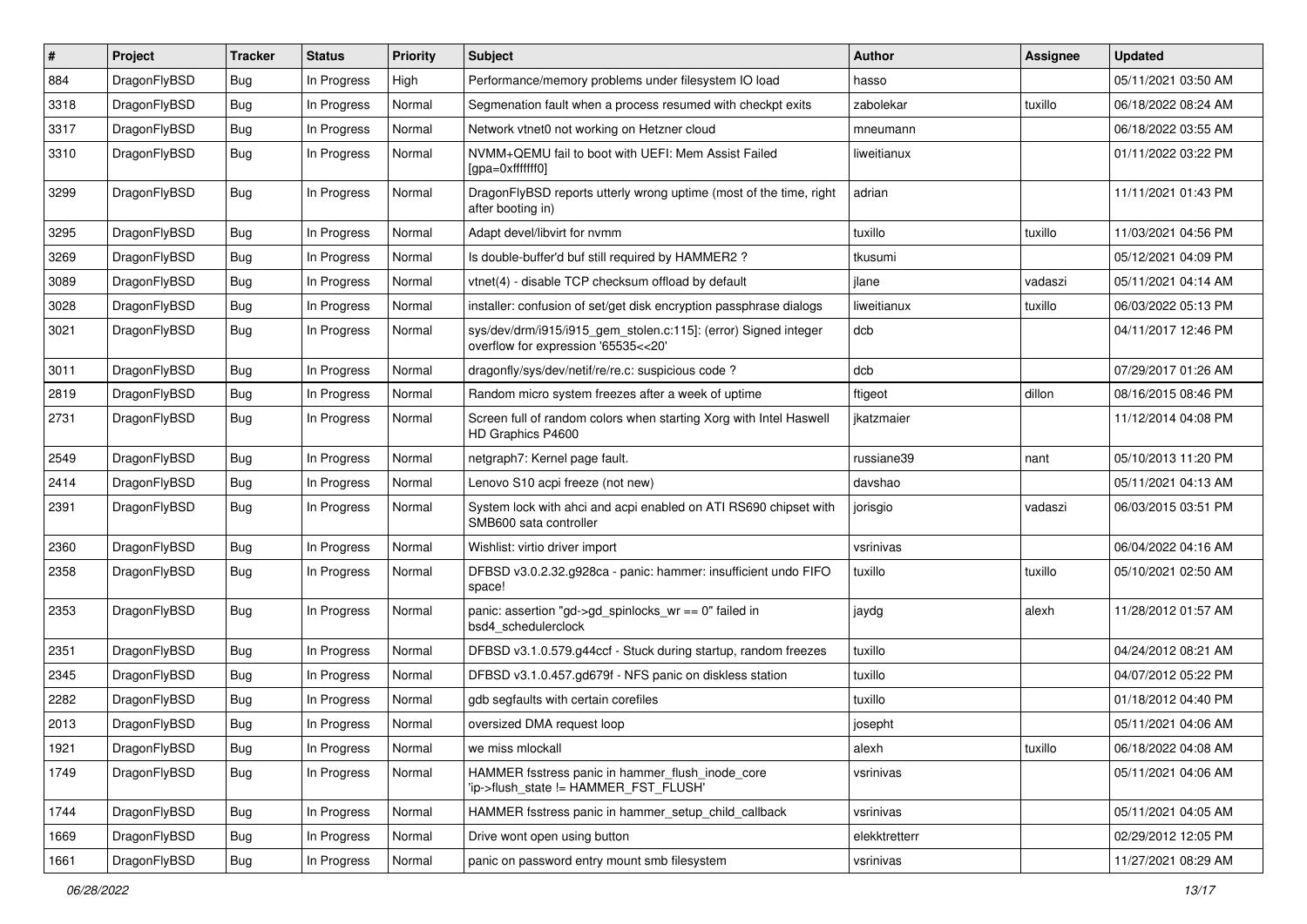| $\#$ | <b>Project</b> | <b>Tracker</b> | <b>Status</b> | <b>Priority</b> | <b>Subject</b>                                                                                            | <b>Author</b>      | Assignee  | Updated             |
|------|----------------|----------------|---------------|-----------------|-----------------------------------------------------------------------------------------------------------|--------------------|-----------|---------------------|
| 1584 | DragonFlyBSD   | Bug            | In Progress   | Normal          | can't use ssh from jail: debug1: read passphrase: can't open<br>/dev/tty: Device busy                     | corecode           | tuxillo   | 05/11/2021 03:53 AM |
| 1583 | DragonFlyBSD   | <b>Bug</b>     | In Progress   | Normal          | panic: assertion: cursor->trans->sync_lock_refs > 0 in<br>hammer recover cursor                           | corecode           | tuxillo   | 05/11/2021 03:53 AM |
| 1547 | DragonFlyBSD   | Bug            | In Progress   | Normal          | disklabel64 automatic sizing                                                                              | corecode           | tuxillo   | 05/11/2021 03:52 AM |
| 1528 | DragonFlyBSD   | <b>Bug</b>     | In Progress   | Normal          | ktrace does not show proper return values for pipe(2)                                                     | corecode           | tuxillo   | 05/11/2021 03:52 AM |
| 1502 | DragonFlyBSD   | Bug            | In Progress   | Normal          | Lock while deleting files from nohistory HAMMER directories                                               | hasso              |           | 03/10/2013 04:28 AM |
| 1475 | DragonFlyBSD   | <b>Bug</b>     | In Progress   | Normal          | kernel blocks with low memory and syscons setting a high res mode<br>/ scrollback                         | corecode           | tuxillo   | 05/11/2021 03:52 AM |
| 1469 | DragonFlyBSD   | <b>Bug</b>     | In Progress   | Normal          | Hammer history security concern                                                                           | corecode           | tuxillo   | 05/11/2021 03:52 AM |
| 1390 | DragonFlyBSD   | Bug            | In Progress   | Normal          | Use id_t type for {get,set}priority()                                                                     | Anonymous          | tuxillo   | 07/05/2019 02:18 AM |
| 1368 | DragonFlyBSD   | Bug            | In Progress   | Normal          | suspend signal race?                                                                                      | qhwt+dfly          |           | 05/11/2021 03:51 AM |
| 1336 | DragonFlyBSD   | <b>Bug</b>     | In Progress   | Normal          | Still looking for reports of missed directory entries w/ HAMMER                                           | dillon             |           | 05/11/2021 04:00 AM |
| 1307 | DragonFlyBSD   | <b>Bug</b>     | In Progress   | Normal          | hammer tid -2 shows unexpected result                                                                     | corecode           |           | 10/18/2016 05:29 PM |
| 1302 | DragonFlyBSD   | <b>Bug</b>     | In Progress   | Normal          | Checkpoint regression?                                                                                    | sjg                | sjg       | 07/10/2013 05:22 PM |
| 1218 | DragonFlyBSD   | Bug            | In Progress   | Normal          | panic: assertion: $error == 0$ in hammer start transaction                                                | rumcic             |           | 05/11/2021 04:00 AM |
| 1181 | DragonFlyBSD   | <b>Bug</b>     | In Progress   | Normal          | ACX111 panic                                                                                              | elekktretterr      |           | 05/11/2021 04:00 AM |
| 1030 | DragonFlyBSD   | Bug            | In Progress   | Normal          | msdosfs umount panic                                                                                      | corecode           | tuxillo   | 05/11/2021 03:51 AM |
| 998  | DragonFlyBSD   | <b>Bug</b>     | In Progress   | Normal          | Unconfiguring a vn while it is mounted                                                                    | rumcic             | tuxillo   | 05/11/2021 04:00 AM |
| 781  | DragonFlyBSD   | Bug            | In Progress   | Normal          | fdisk uses wrong geometry on usb flash drives                                                             | corecode           | tuxillo   | 05/11/2021 03:50 AM |
| 742  | DragonFlyBSD   | <b>Bug</b>     | In Progress   | Normal          | umount problems with multiple mounts                                                                      | corecode           | tuxillo   | 06/25/2022 04:02 AM |
| 604  | DragonFlyBSD   | <b>Bug</b>     | In Progress   | Normal          | 1.8.1-RELEASE - clock runs fast on mainboard ASUS P5A-B                                                   | yeti               |           | 05/11/2021 03:55 AM |
| 331  | DragonFlyBSD   | <b>Bug</b>     | In Progress   | Normal          | ftpsesame (aka Bridging S01E03)                                                                           | bastyaelvtars      |           | 03/09/2013 12:28 PM |
| 168  | DragonFlyBSD   | Bug            | In Progress   | Normal          | Livelocked limit engaged while trying to setup IPW wireless                                               | mschacht           | sepherosa | 05/11/2021 04:05 AM |
| 2797 | DragonFlyBSD   | Bug            | In Progress   | Low             | vkernels with & without machdep.pmap mmu optimize                                                         | vellowrabbit2010   |           | 11/27/2021 08:06 AM |
| 2631 | DragonFlyBSD   | <b>Bug</b>     | In Progress   | Low             | Verify library versioning current with full package build and switch it<br>on (after publishing packages) | tuxillo            |           | 05/11/2021 04:06 AM |
| 1819 | DragonFlyBSD   | Bug            | In Progress   | Low             | truss - Major revamping task list                                                                         | tuxillo            | tuxillo   | 11/27/2021 08:45 AM |
| 1148 | DragonFlyBSD   | Bug            | In Progress   | Low             | BCM4311 wireless network adapter detected but not functional                                              | archimedes.gaviola |           | 05/11/2021 04:00 AM |
| 725  | DragonFlyBSD   | <b>Bug</b>     | In Progress   | Low             | 'make distribution' fails w/'ro' /usr/obj                                                                 | c.turner           |           | 03/09/2013 01:01 PM |
| 3205 | DragonFlyBSD   | Bug            | Feedback      | High            | Go compiler net test failing                                                                              | t dfbsd            | tuxillo   | 05/10/2021 02:45 AM |
| 2638 | DragonFlyBSD   | Bug            | Feedback      | High            | Fix machdep.pmap mmu optimize                                                                             | tuxillo            |           | 05/11/2021 04:07 AM |
| 2396 | DragonFlyBSD   | Bug            | Feedback      | High            | Latest 3.1 development version core dumps while destroying master<br><b>PFS</b>                           | sgeorge            |           | 01/23/2013 04:10 PM |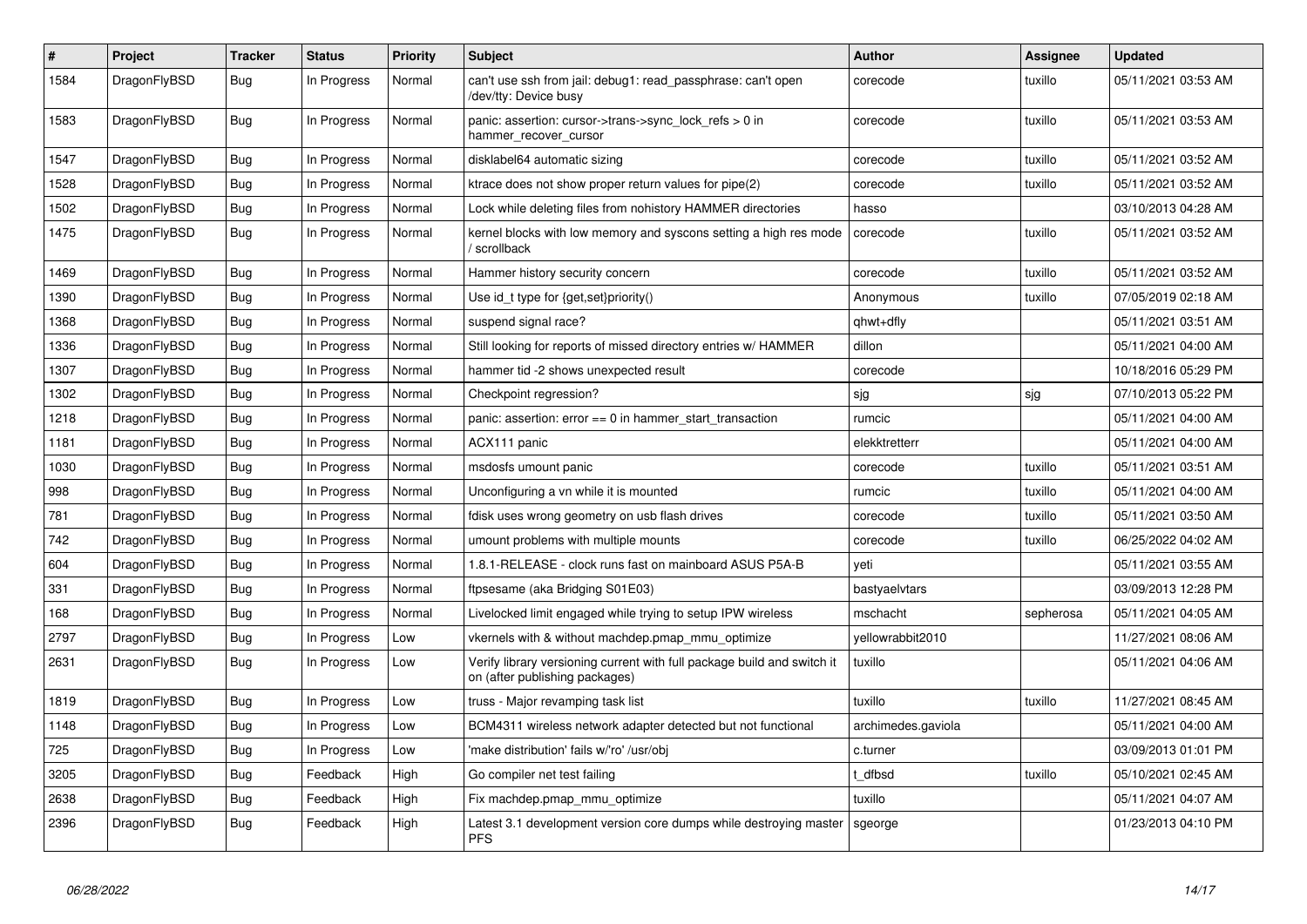| $\sharp$ | <b>Project</b> | <b>Tracker</b> | <b>Status</b> | <b>Priority</b> | <b>Subject</b>                                                                                                     | <b>Author</b>    | Assignee | <b>Updated</b>      |
|----------|----------------|----------------|---------------|-----------------|--------------------------------------------------------------------------------------------------------------------|------------------|----------|---------------------|
| 2347     | DragonFlyBSD   | Bug            | Feedback      | High            | Hammer PFSes destroy does not give back full space allocated to<br><b>PFS</b>                                      | sgeorge          |          | 07/19/2012 01:11 AM |
| 1831     | DragonFlyBSD   | Bug            | Feedback      | High            | HAMMER "malloc limit exceeded" panic                                                                               | eocallaghan      | dillon   | 06/04/2022 04:38 AM |
| 3152     | DragonFlyBSD   | <b>Bug</b>     | Feedback      | Normal          | Console's size in ttyv0 and single user mode is sticking to 80x25,<br>while ttyv1 can make use of the whole screen | overtime         |          | 02/24/2019 01:08 AM |
| 2958     | DragonFlyBSD   | <b>Bug</b>     | Feedback      | Normal          | Hammer FS dies during pruning after massive write load                                                             | neilb            |          | 10/11/2016 04:20 AM |
| 2957     | DragonFlyBSD   | Bug            | Feedback      | Normal          | swapoff -a followed by swapon -a doesn't give your swap back                                                       | neilb            |          | 10/09/2016 04:17 AM |
| 2644     | DragonFlyBSD   | <b>Bug</b>     | Feedback      | Normal          | 3.6.0-REL trap 9 on boot                                                                                           | memmerto         |          | 11/27/2021 08:08 AM |
| 2617     | DragonFlyBSD   | <b>Bug</b>     | Feedback      | Normal          | Possible issue with wireless mouse on 3.6 release                                                                  | FilippoMo        |          | 01/14/2015 03:42 PM |
| 2556     | DragonFlyBSD   | <b>Bug</b>     | Feedback      | Normal          | DragonFly v3.5.0.81.gd3479 - Process signal weirdness                                                              | tuxillo          |          | 12/17/2013 03:48 PM |
| 2459     | DragonFlyBSD   | <b>Bug</b>     | Feedback      | Normal          | apic problems with HP Probook 4510s                                                                                | thowe            |          | 11/27/2021 08:22 AM |
| 2288     | DragonFlyBSD   | <b>Bug</b>     | Feedback      | Normal          | Random IO performance loss introduced since January 1st                                                            | lentferj         |          | 01/23/2013 04:21 PM |
| 2100     | DragonFlyBSD   | <b>Bug</b>     | Feedback      | Normal          | devfs related panic                                                                                                | sepherosa        | alexh    | 07/10/2011 02:29 PM |
| 2090     | DragonFlyBSD   | Bug            | Feedback      | Normal          | snd hda does not support headphone automute                                                                        | justin           |          | 03/29/2012 08:03 PM |
| 2081     | DragonFlyBSD   | Bug            | Feedback      | Normal          | Panic on device "detach" / "failure"                                                                               | vsrinivas        |          | 02/29/2012 07:11 AM |
| 2037     | DragonFlyBSD   | Bug            | Feedback      | Normal          | Panic Bad link elm while building packages                                                                         | ftigeot          | dillon   | 04/21/2011 07:20 AM |
| 1860     | DragonFlyBSD   | <b>Bug</b>     | Feedback      | Normal          | Panic while creating UFS fs on vn(4) for initrd                                                                    | matthias         |          | 02/29/2012 07:16 AM |
| 1824     | DragonFlyBSD   | Bug            | Feedback      | Normal          | kernel panic, x86, 2.7.3.859.ge5104                                                                                | akirchhoff135014 |          | 03/10/2013 07:49 AM |
| 1745     | DragonFlyBSD   | Bug            | Feedback      | Normal          | kmalloc panic                                                                                                      | josepht          |          | 05/11/2021 04:05 AM |
| 1727     | DragonFlyBSD   | Bug            | Feedback      | Normal          | CD boot panic (2.6.1) (usb?)                                                                                       | kiril            |          | 05/15/2022 05:10 AM |
| 1718     | DragonFlyBSD   | Bug            | Feedback      | Normal          | IDE disk drive not detected by x86_64 2.6.1 Live CD                                                                | bcox             |          | 11/27/2021 08:25 AM |
| 1717     | DragonFlyBSD   | Bug            | Feedback      | Normal          | HAMMER panic in hammer cursor down()                                                                               | josepht1         |          | 05/11/2021 04:05 AM |
| 1672     | DragonFlyBSD   | Bug            | Feedback      | Normal          | panic (trap 12) around btree_search() in 2.4.1-RELEASE                                                             | floid            |          | 01/19/2015 03:36 AM |
| 1668     | DragonFlyBSD   | <b>Bug</b>     | Feedback      | Normal          | Power button not working                                                                                           | elekktretterr    |          | 03/10/2013 06:22 AM |
| 1618     | DragonFlyBSD   | <b>Bug</b>     | Feedback      | Normal          | collision for 'struct pmap' when using RPC and <sys user.h=""></sys>                                               | carenas          |          | 05/11/2021 04:05 AM |
| 1613     | DragonFlyBSD   | Bug            | Feedback      | Normal          | USB Keyboard not working on master                                                                                 | elekktretterr    |          | 05/11/2021 04:05 AM |
| 1593     | DragonFlyBSD   | Bug            | Feedback      | Normal          | panic: assertion: ccb == ap->ap_err_ccb in ahci_put_err_ccb                                                        | ftigeot          | ftigeot  | 05/15/2022 05:09 AM |
| 1592     | DragonFlyBSD   | <b>Bug</b>     | Feedback      | Normal          | AcpiOSUnmapMemory: Warning, deallocation did not track<br>allocation.                                              | eocallaghan      |          | 06/02/2014 07:45 AM |
| 1591     | DragonFlyBSD   | Bug            | Feedback      | Normal          | Lenovo X301 hangs with AHCI Driver CMD TIMEOUT<br>STS=d0 <bsy></bsy>                                               | eocallaghan      |          | 05/11/2021 04:05 AM |
| 1587     | DragonFlyBSD   | <b>Bug</b>     | Feedback      | Normal          | can't gdb across fork                                                                                              | corecode         | tuxillo  | 05/11/2021 03:54 AM |
| 1580     | DragonFlyBSD   | <b>Bug</b>     | Feedback      | Normal          | Panic (Fatal trap 12: page fault while in kernel mode) while playing<br>with pf and netif names                    | rumcic           |          | 12/21/2018 01:21 AM |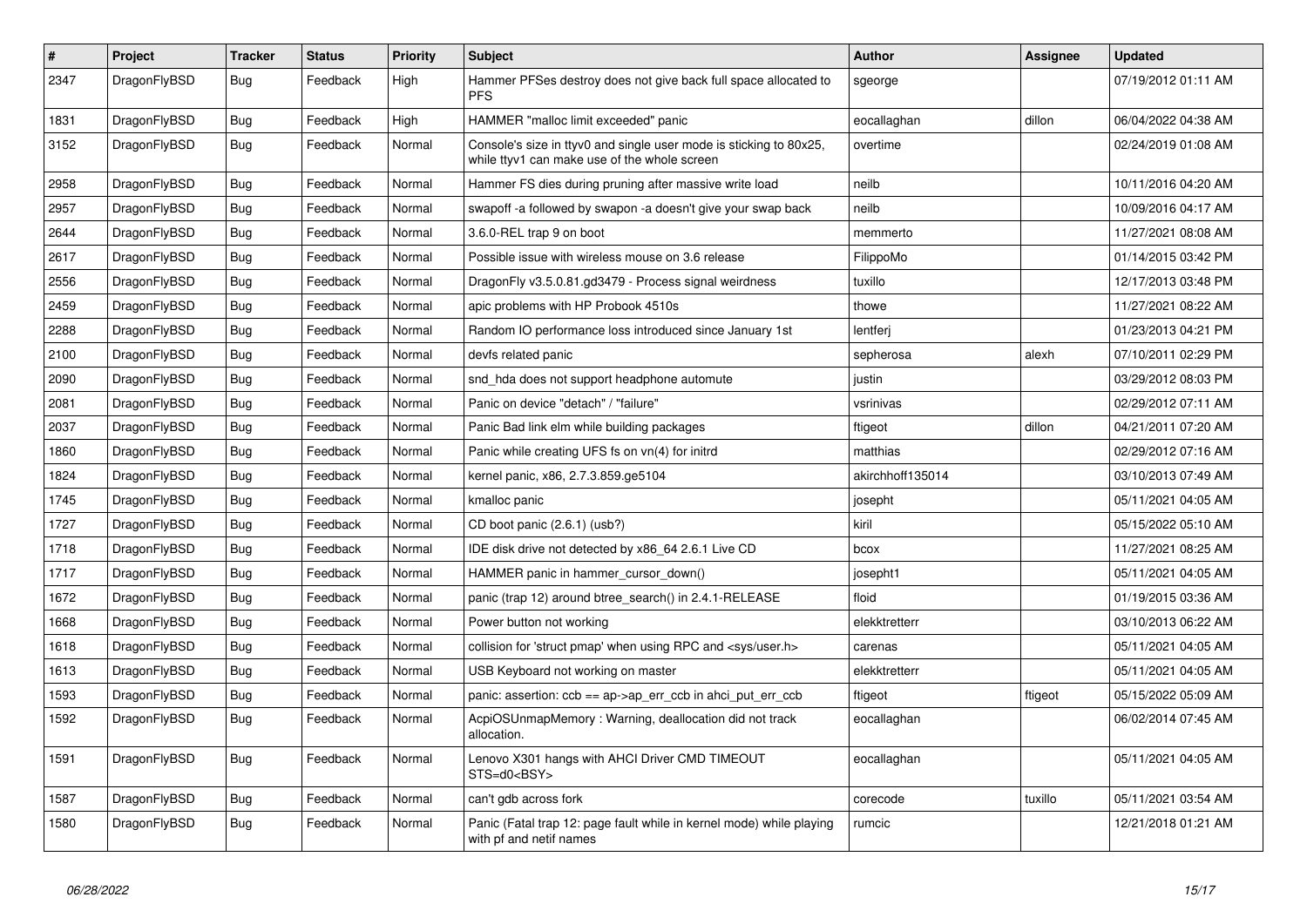| $\vert$ # | Project      | <b>Tracker</b> | <b>Status</b> | <b>Priority</b> | <b>Subject</b>                                                                                                                                            | Author         | <b>Assignee</b> | <b>Updated</b>      |
|-----------|--------------|----------------|---------------|-----------------|-----------------------------------------------------------------------------------------------------------------------------------------------------------|----------------|-----------------|---------------------|
| 1579      | DragonFlyBSD | Bug            | Feedback      | Normal          | dfly 2.4.1 does not like HP DL360G4p and Smart Array 6400 with<br>MSA <sub>20</sub>                                                                       | tomaz.borstnar | tuxillo         | 06/02/2014 02:44 PM |
| 1577      | DragonFlyBSD | Bug            | Feedback      | Normal          | panic: assertion: leaf->base.obj_id == ip->obj_id in<br>hammer_ip_delete_range                                                                            | qhwt+dfly      |                 | 05/11/2021 04:01 AM |
| 1563      | DragonFlyBSD | <b>Bug</b>     | Feedback      | Normal          | reset(1) doesn't reset terminal to the defaults                                                                                                           | hasso          |                 | 03/10/2013 04:17 AM |
| 1560      | DragonFlyBSD | <b>Bug</b>     | Feedback      | Normal          | Unable to modify partition table on ThinkPad T61p during install                                                                                          | rehsack        |                 | 01/15/2015 08:57 AM |
| 1521      | DragonFlyBSD | Bug            | Feedback      | Normal          | amd64 2.4 livecd won't mount root at boot                                                                                                                 | bolapara       |                 | 01/28/2018 03:45 AM |
| 1489      | DragonFlyBSD | Bug            | Feedback      | Normal          | panic: ufs dirbad: bad dir                                                                                                                                | rumcic         |                 | 03/10/2013 04:34 AM |
| 1486      | DragonFlyBSD | <b>Bug</b>     | Feedback      | Normal          | Interrupt storm related to SATA DVD device                                                                                                                | hasso          |                 | 05/11/2021 04:01 AM |
| 1481      | DragonFlyBSD | <b>Bug</b>     | Feedback      | Normal          | panic: assertion: kva_p(buf) in soopt_from_kbuf (after ipfw pipe<br>show, 2.2.1-R)                                                                        | combiner       |                 | 05/11/2021 04:01 AM |
| 1456      | DragonFlyBSD | <b>Bug</b>     | Feedback      | Normal          | Microsoft wireless desktop problems                                                                                                                       | elekktretterr  |                 | 01/15/2015 08:34 AM |
| 1454      | DragonFlyBSD | <b>Bug</b>     | Feedback      | Normal          | Unable to boot from external USB DVD drive                                                                                                                | elekktretterr  |                 | 05/11/2021 04:01 AM |
| 1448      | DragonFlyBSD | <b>Bug</b>     | Feedback      | Normal          | panic: assertion: _tp->tt_msg->tt_cpuid == mycpuid in<br>tcp_callout_active tcp_output tcp_usr_send netmsg_pru_send<br>netmsg_service tcpmsg_service_loop | dillon         |                 | 05/11/2021 04:00 AM |
| 1429      | DragonFlyBSD | <b>Bug</b>     | Feedback      | Normal          | vkernel bug - "mfree: m->m_nextpkt != NULL"                                                                                                               | dillon         |                 | 05/11/2021 04:00 AM |
| 1411      | DragonFlyBSD | Bug            | Feedback      | Normal          | Burning doesn't work with ahci(4)                                                                                                                         | hasso          | dillon          | 05/11/2021 04:00 AM |
| 1397      | DragonFlyBSD | <b>Bug</b>     | Feedback      | Normal          | jobs -I output inconsistency when called from script                                                                                                      | Anonymous      | tuxillo         | 05/15/2022 05:07 AM |
| 1387      | DragonFlyBSD | Bug            | Feedback      | Normal          | zero-size malloc and ps: kvm_getprocs: Bad address                                                                                                        | qhwt+dfly      |                 | 05/11/2021 04:00 AM |
| 1332      | DragonFlyBSD | <b>Bug</b>     | Feedback      | Normal          | DFBSD 2.2 - Booting usbcdrom/usbsticks on thinkpad hangs on<br>"BTX Halted"                                                                               | tuxillo        |                 | 05/11/2021 04:00 AM |
| 1330      | DragonFlyBSD | Bug            | Feedback      | Normal          | Hammer, usb disk, SYNCHRONIZE CACHE failure                                                                                                               | josepht        |                 | 06/02/2014 04:56 AM |
| 1287      | DragonFlyBSD | <b>Bug</b>     | Feedback      | Normal          | altg configuration doesn't work                                                                                                                           | corecode       | tuxillo         | 05/11/2021 03:51 AM |
| 1282      | DragonFlyBSD | <b>Bug</b>     | Feedback      | Normal          | panic (trap 12) when booting SMP kernel on Atom 330 (dual core)                                                                                           | tomaz.borstnar |                 | 05/11/2021 04:00 AM |
| 1250      | DragonFlyBSD | <b>Bug</b>     | Feedback      | Normal          | Panic upon plugging an USB flash drive into the machine                                                                                                   | rumcic         |                 | 03/10/2013 05:17 AM |
| 1249      | DragonFlyBSD | <b>Bug</b>     | Feedback      | Normal          | panic: ffs vfree: freeing free inode                                                                                                                      | rumcic         |                 | 03/10/2013 05:13 AM |
| 1144      | DragonFlyBSD | Bug            | Feedback      | Normal          | Incorrect clock under KVM                                                                                                                                 | msylvan        |                 | 03/09/2013 01:17 PM |
| 1101      | DragonFlyBSD | <b>Bug</b>     | Feedback      | Normal          | ohci related panic                                                                                                                                        | polachok       |                 | 05/11/2021 04:00 AM |
| 979       | DragonFlyBSD | Bug            | Feedback      | Normal          | Failure-prone USB mass storage (SB600? msdosfs? CAM?)                                                                                                     | floid          |                 | 01/15/2015 08:38 AM |
| 911       | DragonFlyBSD | Bug            | Feedback      | Normal          | kldload/kernel linker can exceed malloc reserve and panic system                                                                                          | corecode       | tuxillo         | 05/11/2021 03:51 AM |
| 901       | DragonFlyBSD | Bug            | Feedback      | Normal          | route show needs to get data from all cpus                                                                                                                | corecode       | tuxillo         | 05/11/2021 03:50 AM |
| 847       | DragonFlyBSD | <b>Bug</b>     | Feedback      | Normal          | processes getting stuck on mount point                                                                                                                    | corecode       | tuxillo         | 05/11/2021 03:50 AM |
| 846       | DragonFlyBSD | <b>Bug</b>     | Feedback      | Normal          | USB bugs:usb mouse can't used!                                                                                                                            | frankning      |                 | 01/15/2015 08:36 AM |
| 806       | DragonFlyBSD | Bug            | Feedback      | Normal          | boot error on MacBook                                                                                                                                     | tralamazza     |                 | 06/04/2022 05:28 AM |